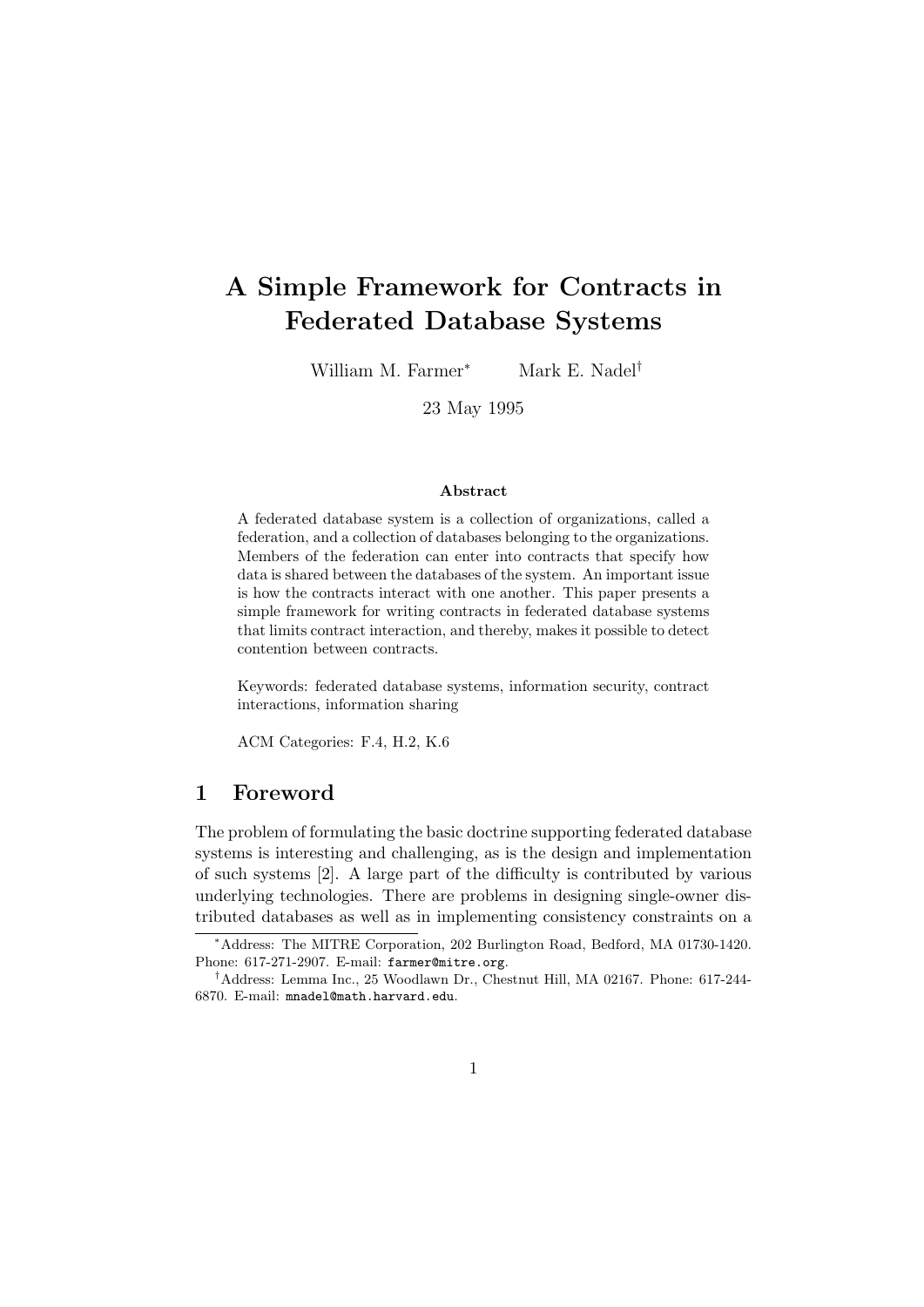single database through the use of triggers, for example. As another example, the use of roles already occurs in single-owner systems, but in a federated database system there may be additional difficulties in authentication, which we do not think of as specifically a database issue. We want to find a framework in which we can say something significant about federated database systems without first having to settle these other questions. To enable this goal we will be guided by a principle of parsimony to include only what we deem most essential.

One of the central issues in the field of federated database systems is the creation of contracts to control the sharing of data between members of the federation. Our framework will provide a few simple constructs from which contracts are to be fashioned. The framework is somewhat analogous to specifying geometric figures as being constructible by ruler and compass: we only give the basic building blocks, but say nothing about a language for describing complicated constructions, nor about the range of geometric figures that can be constructed in this way.

One should expect several things from this framework. First, the constructs of the framework should be adequate for expressing a significant number of contractual objectives in an acceptable way. Second, the implementation of contracts following the framework should be possible using standard techniques. Moreover, the fact that the contract is expressed in this way should guide us directly to an implementation. Third, such contracts should be easy to understand. In particular, one should be able to easily detect conflicts between contracts. This objective should be supported by keeping contracts as "local" as possible, thereby minimizing the interaction between contracts.

One might imagine a contract as containing information concerning certain actions and, in addition, the rationale behind these actions. Our view is that this second aspect of contracts need not be handled on the same technical level as the first. The framework to follow will address the first aspect. The second aspect can be dealt with using more familiar contractual vehicles and does not need to be explicitly present in the implementation of the contract.

Although our intension is to address the problem of writing contracts for sharing data stored in databases, the reader will see that the framework we propose could be used equally well for writing contracts for sharing many other kinds of privileges.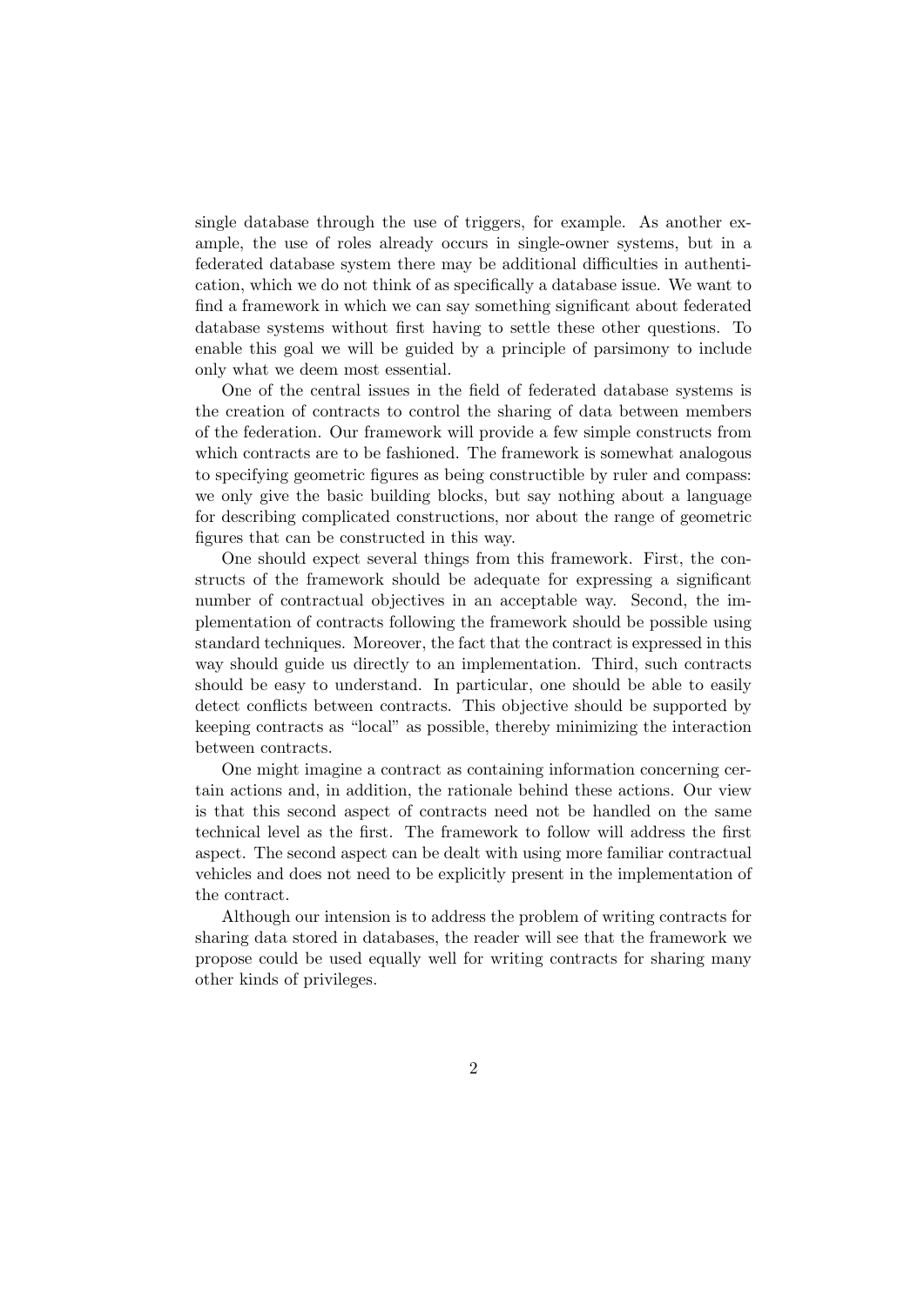## 2 The Basic Framework: Granting Rights

The heart of the federated database problem is to be able to share certain data between independent organizations without giving up full control of that data. Typically, one organization will permit another organization certain accesses to its data provided that the latter organization agrees to fulfill certain obligations. A problem that needs addressing is that obligations imposed by various contracts may conflict with one another. In the following we present a framework that eliminates potential conflicts between obligations by eliminating the need for obligations. In fact, we simply do not allow for obligations in the framework. One might say that there is only one global obligation, namely, to abide by the framework. (We also make the tacit assumption that an interorganizational access privilege can only be granted through a contract.) The desired effect will be achieved partly by the particulars of the contract and partly by the general framework itself. We make no attempt in this framework to address issues of implementation or assurance. Specifically, we will not be concerned with general mechanisms for guaranteeing that all parties must abide by the contract, though it will be possible for contracts to be written so as to impose some checks and balances toward this end.

We now present the *Basic Framework*. It's purpose in this paper is mainly pedagogical; it introduces the first half of the Full Framework which is presented later in §6.

Assume there is a collection of organizations  $O_i$ . For each i there is a database  $D_i$  which is completely controlled by  $O_i$  and to which  $O_i$  has complete access—which means  $O_i$  has the freedom to do anything it wants with  $D_i$ . (Later in the Full Framework, we will allow for an organization  $O_i$ to relinquish some of its access rights to  $D_i$ .) For each i there is a database  $d_i$  which is accessible by  $O_i$  only to the extent allowed by contracts and whose control is generally shared by a collection of organizations.

Our version of contracts will be asymmetric. In any contract there will be a single importer  $O_i$  and a set  $\mathcal{O} = \{O_{j_1}, \ldots, O_{j_n}\}\$  of exporters. Under such a contract  $O_i$  will be allowed certain accesses to  $D_{j_1}, \ldots, D_{j_n}, d_i$ , while  $O_{j_k}$  will be given certain accesses to  $d_i$ . More specifically, we will think of  $d_i$  as being partitioned into various parts  $d_{i,c}$ , where c ranges over contracts in which  $O_i$  is the importer. This partition, and even  $d_i$  itself, is only a conceptual device; we place no assumptions on how it will implemented. (In fact, it might be the case that  $d_i$  resides with the exporters rather than the importer.) Access to  $d_{i,c}$  will be limited to the signatories of the contract c.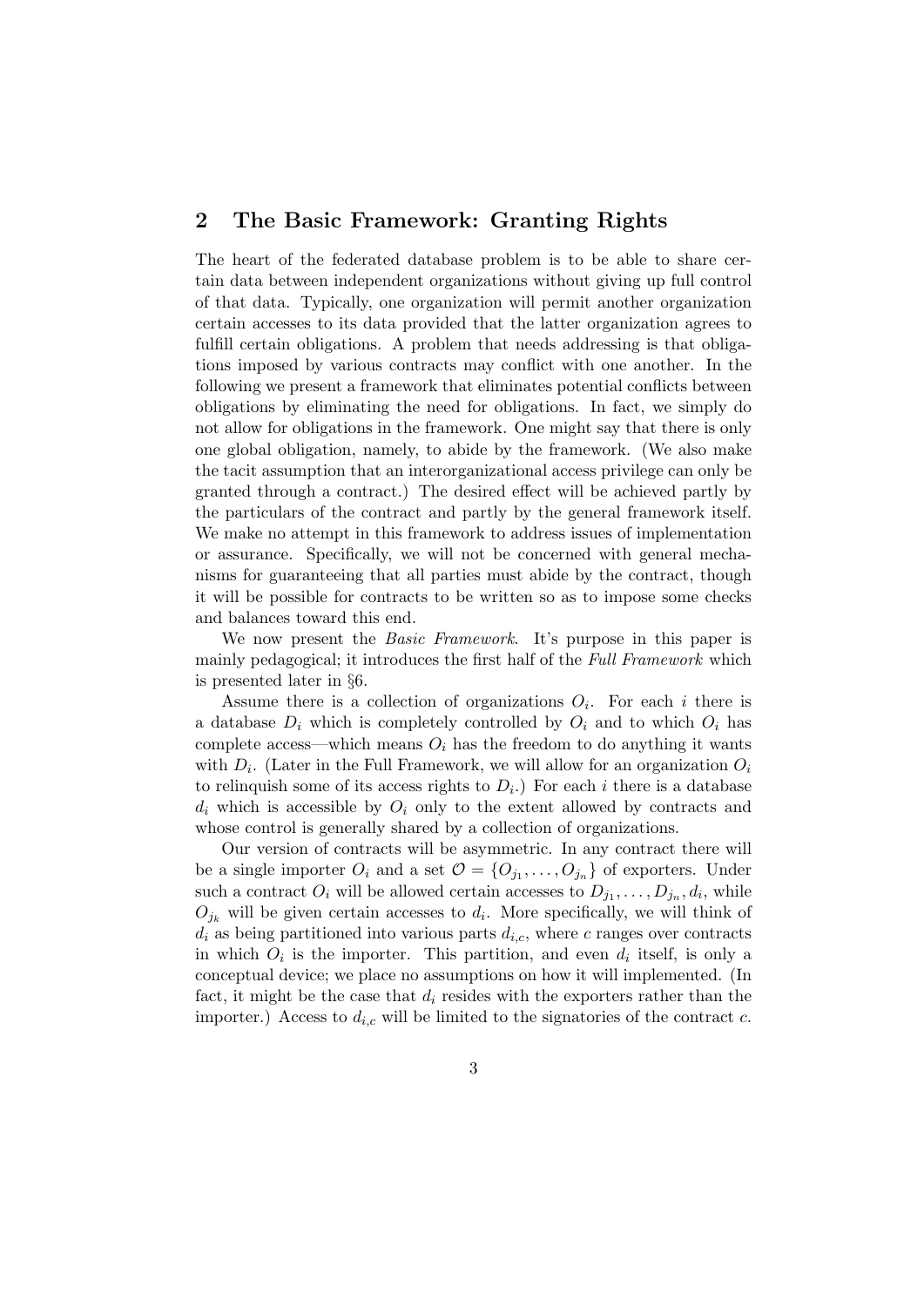More specifically, any access granted to  $d_{i,c}$  must be granted in c itself.

We think of the existence of  $d_{i,c}$  as bound up in c. It does not exist before c is in effect nor after c is dissolved. In fact, we will regard a subsequent modification of  $c$  as the dissolution of  $c$  followed by the creation of a new contract.

As we pointed out, our formal notion of a contract is asymmetric. The reason for doing this is to be able to associate a unique  $d_i$  with each contract. We will use the term pact to denote informal agreements between organizations concerning data sharing. We envision that typical pacts, even those focused on a single issue, may require several formal contracts. The same organization may well play both the role of importer and exporter in a pact.

The framework will be built on top of the underlying database query language used by the organizations, which we will denote by  $\mathcal{L}$ . This language may be SQL-like or some kind of object-oriented language. Its exact definition is not important for the framework. Later we will mention a few very minimal requirements for  $\mathcal{L}$ . If different organizations are using different languages, then we will imagine that they are all embedded in  $\mathcal L$  in a coherent way. We will not pursue the issue of heterogeneity any further here. We also assume that each organization has the potential to execute a command<sup>1</sup> against any set  $\{D_{i_1}, \ldots, D_{i_n}\}$ . Contracts will determine how much of this potential is to be realized.

In a distributed database setting, given a command  $\sigma$  in  $\mathcal{L}$ , it is sometimes assumed that to execute  $\sigma$  one must additionally specify the database or set of databases against which it is to be executed. Specifically, for each table reference one would associate a particular database. For the sake of notational brevity we adopt the opposite strategy: we assume that  $\sigma$  carries with it the relevant database references.<sup>2</sup>

Associated with each command  $\sigma$  in  $\mathcal L$  is a set of databases called the support of  $\sigma$ , written

 $supp(\sigma)$ ,

which includes all the databases that may be accessed during the execution of the command. By "database" we mean a  $D_i$  or a  $d_{i,c}$ . We say "may"

<sup>&</sup>lt;sup>1</sup>We think of a command as a *request* to apply a function (such as the SQL select) that manipulates data in a database to arguments (such as a portion of a table) that specifies data in a database.

 $2$ If an actual language really works in the first way, we would simply regard one of our commands as one of those commands with the necessary database references.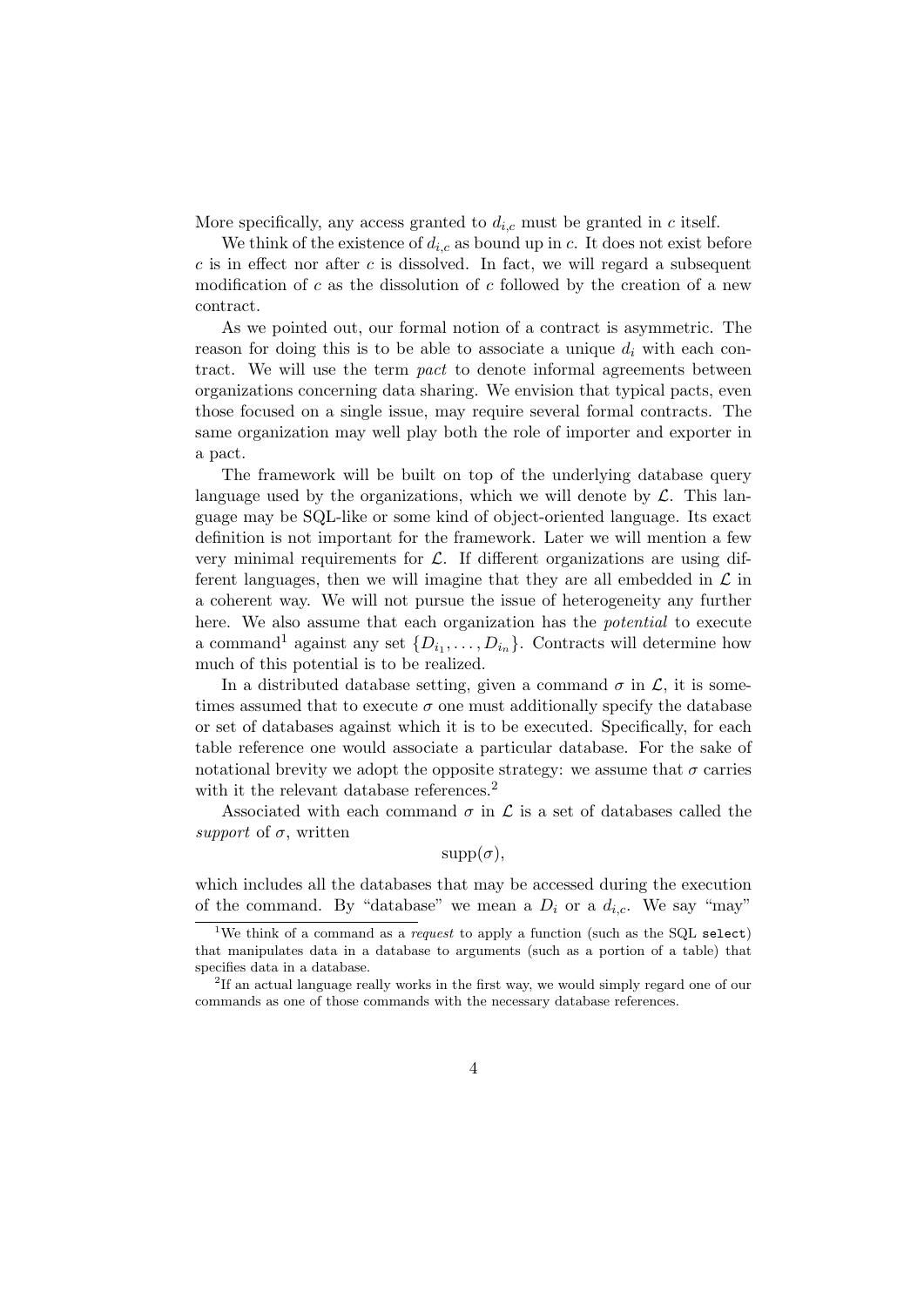rather than "will" since complex commands may contain branches or be data dependent. Thus databases explicitly mentioned in  $\sigma$  may not be accessed, while databases not explicitly mentioned may be. While we assume for the sake of our framework that  $supp(\sigma)$  is given, determining sharp values of the support of  $\sigma$  would probably be difficult in practice and one would be forced to conservative estimates.

A contract c with importer  $O_i$  and exporters  $O_{j_1}, \ldots, O_{j_n}$  specifies a set of (positive) access statements

$$
+(O_k,\sigma)
$$

where:

- $O_k$  is the importer or any one of the exporters.
- If  $O_k$  is the importer, then  $\text{supp}(\sigma) \subseteq \{D_i, D_{j_1}, \ldots, D_{j_n}, d_{i,c}\}\$  but  $supp(\sigma) \neq \{D_i\}.$
- If  $O_k$  is an exporter, then  $supp(\sigma) = \{d_{i,c}\}\$  or  $supp(\sigma) = \{D_k, d_{i,c}\}\$ .

It is understood that each member of  $O_k$  will only have access to those commands in  $\mathcal L$  to which it is explicitly granted access by c, with the exception that it may, of course, execute any statement that involves only  $D_k$ . All basic and compound statements to be allowed must be explicitly specified in  $c$ , and no additional combining is allowed. Notice that, if a contract  $c$ contains an access statement  $+(O_k, \sigma)$ , then  $O_k$  as well as each  $O_j$ , such that  $D_j \in \text{supp}(\sigma)$  or  $d_{j,c} \in \text{supp}(\sigma)$ , must be a party to c. While in a real implementation it will be important to develop a language to conveniently specify these sets of statements, it is best for now to think of these sets as being given extensionally. Also, the set of access statements specified by a contract is allowed to be infinite. (We discuss a language for specifying sets of access statements in §9.)

Using commands  $\sigma$  in access statements  $+(O_k, \sigma)$  provides more flexibility than replacing  $\sigma$  with tables or attributes. Suppose, for example, we have some natural notion of subcommand in  $\mathcal{L}$  (e.g.,  $\tau$  is a subcommand of σ if τ occurs in σ and τ is itself a command) and the contract c stipulates  $+(O_k, \sigma)$ . It will not generally be the case that c will also stipulate  $+(O_k, \tau)$ where  $\tau$  is a subcommand of  $\sigma$ .

It is also possible to specify more finely who exactly in an organization is allowed to execute a particular command  $\sigma$  by using roles or even personal IDs. Since facilities for using this technique are not specific to federated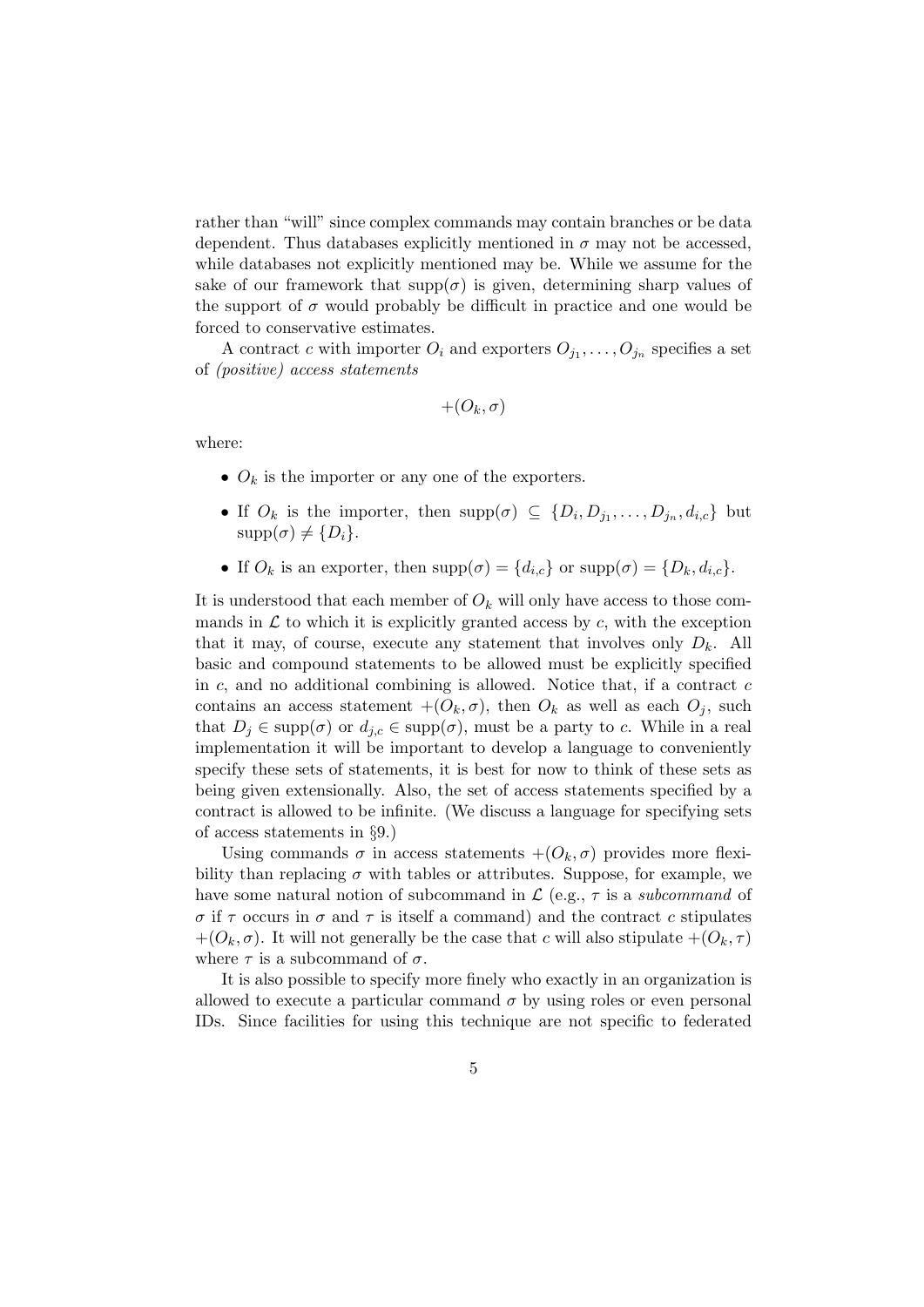database systems, we will assume that they are provided by  $\mathcal L$  itself, and we will not consider this matter further in our general remarks.

We now state the minimal requirements for  $\mathcal{L}$ . In addition to providing standard delete and update capabilities, we require that  $\mathcal L$  have three different kinds of "select" commands:

- (1) Select read only permits viewing via an operation that is trusted not to copy or pass information to other untrusted operations.
- (2) Select\_create permits the creation of a table in some  $d_k$  (but not necessarily full access to it).
- (3) Select own permits the creation of a table in some  $D_k$  (with full access to it).

This is the entire Basic Framework. Notice that we do not provide for obligations in a contract. How then do we achieve the effects for which obligations and their associated actions were intended? First, obligations to take certain actions may be incorporated directly into  $\mathcal{L}$ . For example,  $\mathcal L$  may provide the means to construct a command that updates an audit log each time it is called, thereby satisfying a given auditing obligation. Second and most important, passive obligations concerning the sharing and protection of imported data are handled by the compartmentalized (in the nontechnical sense) way that data is stored.

Since the effectiveness of contracts will depend to a great extent on the underlying framework which "hardwires" certain safeguards, rather than just on the terms of individual contracts, it is worth reiterating the framework in the special case of a single exporter. Let us assume we have a contract c between importer  $O_i$  and exporter  $O_e$ . Then c will specify certain access statements  $+(O_i, \sigma)$  and  $+(O_e, \tau)$  where  $\text{supp}(\sigma) \subseteq \{D_i, D_e, d_{i,c}\}\$ but  $\text{supp}(\sigma) \neq \{D_i\}$ , and  $\text{supp}(\tau) = \{d_{i,c}\}\$  or  $\text{supp}(\tau) = \{D_e, d_{i,c}\}.$ 

- $O_i$  will be explicitly allowed certain accesses to  $D_e$  and  $d_{i,c}$ , possibly in conjunction with  $D_i$ .
- $O_e$  will be explicitly allowed certain accesses to  $d_{i,c}$ , possibly in conjunction with  $D_e$ .
- ( $O_i$  and  $O_e$  are always allowed full access to  $D_i$  and  $D_e$ , respectively.)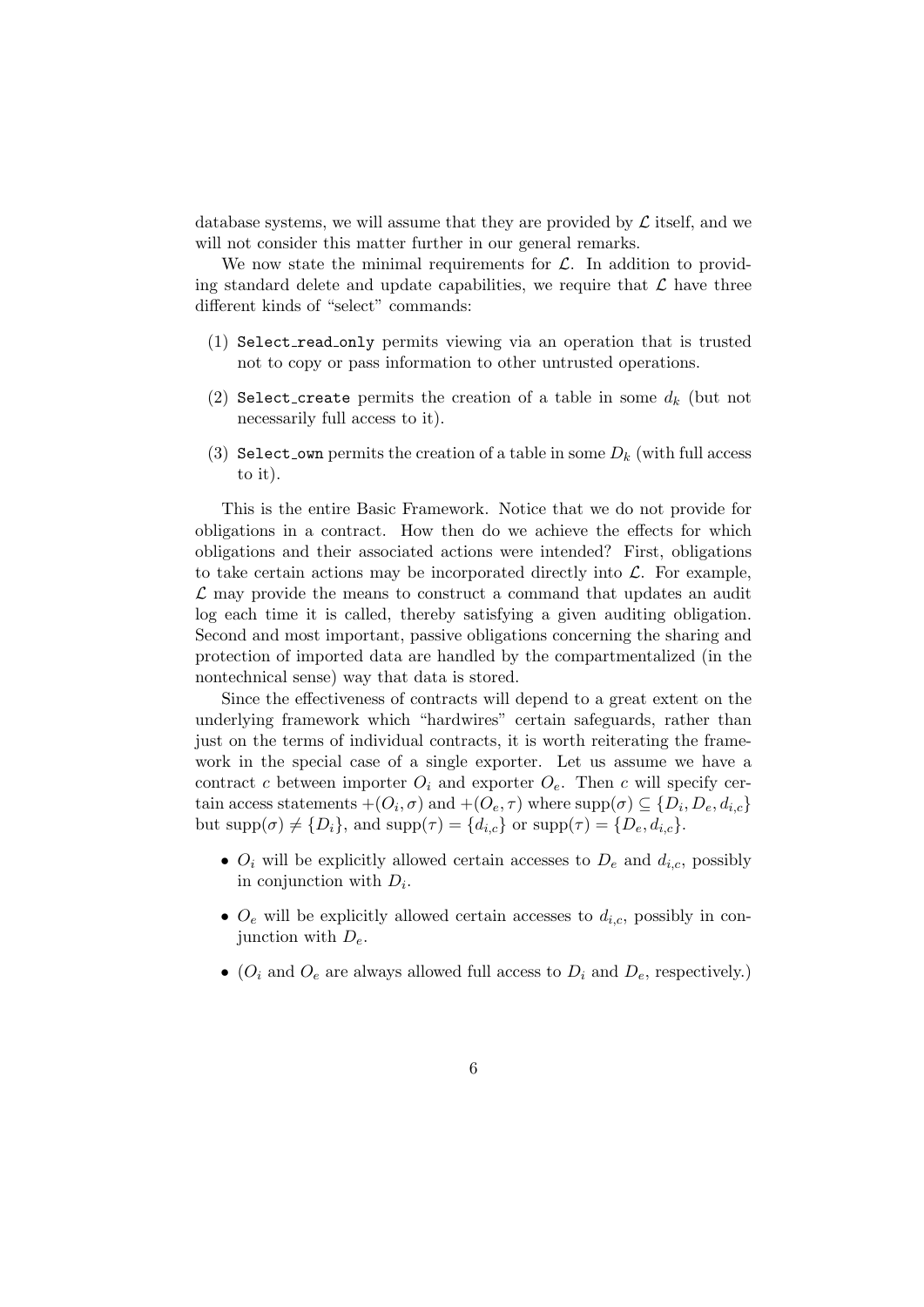## 3 Contract Interactions

We wish to consider how contracts written in our framework can interact with one another. Before doing so, let us return to a more intuitive level to see how contracts, unconstrained by our framework, might interact. Two contracts are in conflict when one requires a certain action and the other prohibits it. That is, one contract contains an obligation and the other a prohibition which directly clash. A logically weaker form of interaction between contracts, which we call an impingement, occurs when one contract permits an action and the other prohibits it.

Since the Basic Framework contains neither explicit obligations nor explicit prohibitions, there is no possibility of conflict or impingement under this definition—at least at some formal level. This state of affairs warrants further investigation since one would intuitively expect the possibility of conflicts and certainly impingements. While the Basic Framework has no facility for specifying particular prohibitions, it does provide the structural prohibition governing  $d_{i,c}$ . However, since this prohibition is rigidly enforced and can never be overridden, it cannot be the cause of impingements. Later in the Full Framework (given in  $\S6$ ) we will introduce an explicit facility for specifying prohibitions, and this will indeed introduce the possibility of impingements.

While the Basic Framework, as well as the Full Framework to follow, do not offer a separate category of obligations, they do allow us to simulate the effect of having obligations, if  $\mathcal L$  is sufficiently rich. Imagining obligations as separate entities, one would naturally think of granting access rights contingent upon the guarantee to fulfill certain obligations. For example, an exporter might grant an importer unlimited access to a certain command provided that the importer recorded each use in some audit log. In our approach the exporter would instead grant the importer unlimited access to a command which itself executed both the desired command and the log entry. A good analogy here is the distinction between a rental car company requiring that a car is always driven less than 65 miles per hour and the company installing a governor in the car to physically prevent the car from being driven over 65 miles per hour while requiring no cooperation on the part the driver.

What obligations can be effectively built into  $\mathcal L$  is an important open question which we will not pursue in this paper.

There is a related phenomenon which should not be confused with conflicts and impingements. It is possible for commands of  $\mathcal L$  authorized under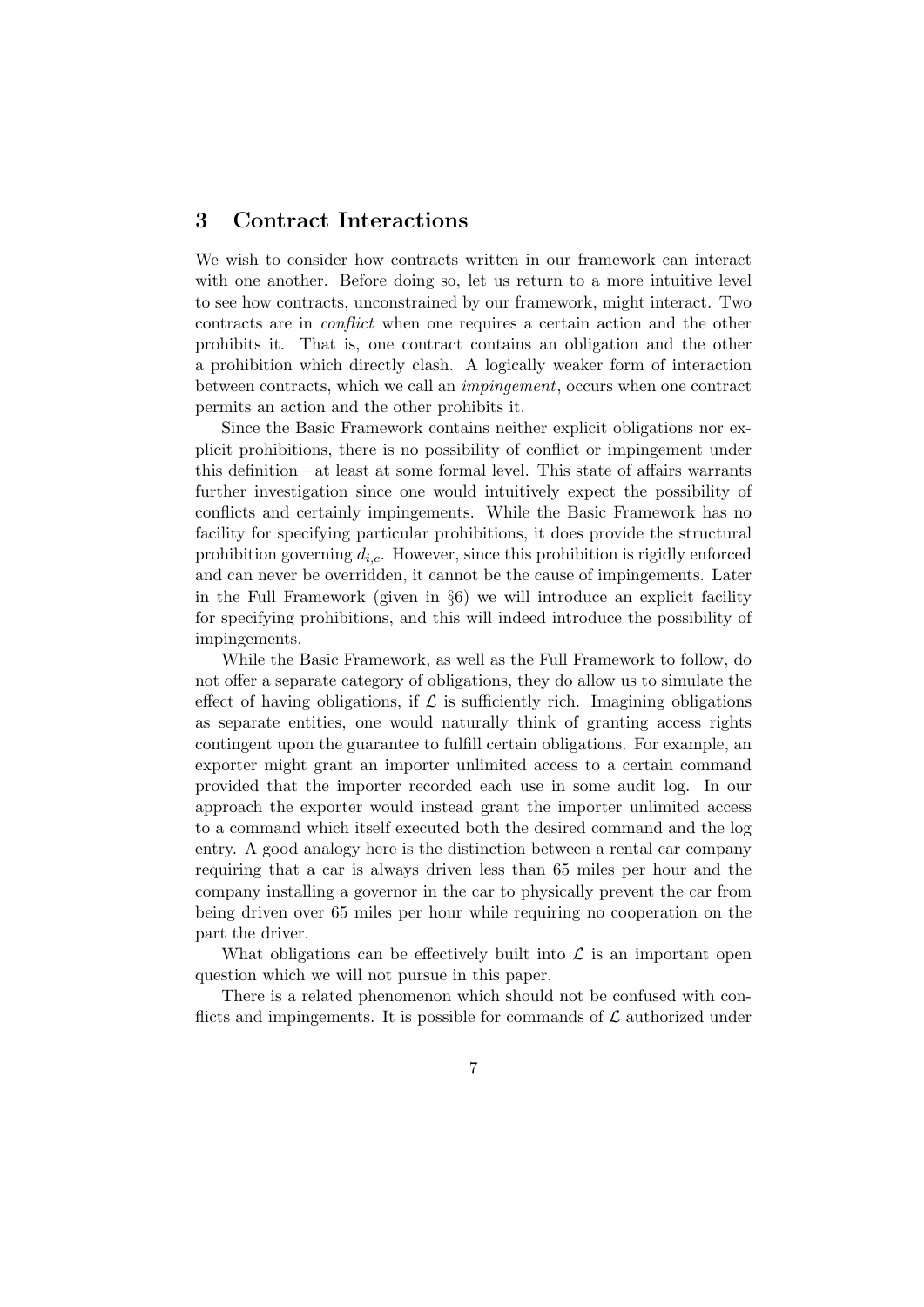different contracts to "bump into each other." That is, the effect of executing one command may depend on previous executions of other commands. For that matter, two commands authorized under the same contract could bump into each other. More generally, it might be difficult to understand the behavior of a single command of  $\mathcal{L}$ , especially if  $\mathcal{L}$  is rich. The point is that this problem is attributable to  $\mathcal L$  itself and is not exacerbated by the contracts in force.

## 4 Implementation Strategy

An important virtue of the framework is that there is an obvious and straightforward method for implementing it. One just places a guard between the user and the database system that permits and prohibits the execution of commands in  $\mathcal L$  in accordance with the contracts in force. The objective is to make the guard simple and easy to understand. If, for each contract  $c$  in force, there is an algorithm which determines the membership in the set of  $+(O, \sigma)$  for c, then a guard can easily be constructed by combining these algorithms. Of course, a general algorithm may or may not take into account the state of a database and even the real world. We will be interested in the case when the set of  $+(O, \sigma)$  is decidable (in the sense of computability theory) for each contract  $c$ . Then, not only is there is an algorithm for testing which commands can be executed, but in addition the algorithm defines a specific immutable set which does not depend on the state of any database or the real world.

Recall that under the framework accesses are granted absolutely. However, much as how obligations can be simulated within the commands of  $\mathcal L$  as discussed above, conditional access privileges can be simulated by granting access (absolutely) to a command in  $\mathcal L$  which incorporates the conditional. For example, instead of granting access to some command  $\sigma$  on weekends only, one could grant unconditional access to a command  $\tau$  which would first check the day of the week (assuming that is available in the database) and then execute  $\sigma$  if it is a weekend day and otherwise return an error message. In fact, using this approach may allow one to effectively capture a conditional access that one could not expect to capture otherwise. Suppose that we wished to grant access only to commands that run for less than one second. It is probably not feasible to precompute what these commands would be. Instead, we would have a command that would run along with a clock that would cut off after one second and return an error message.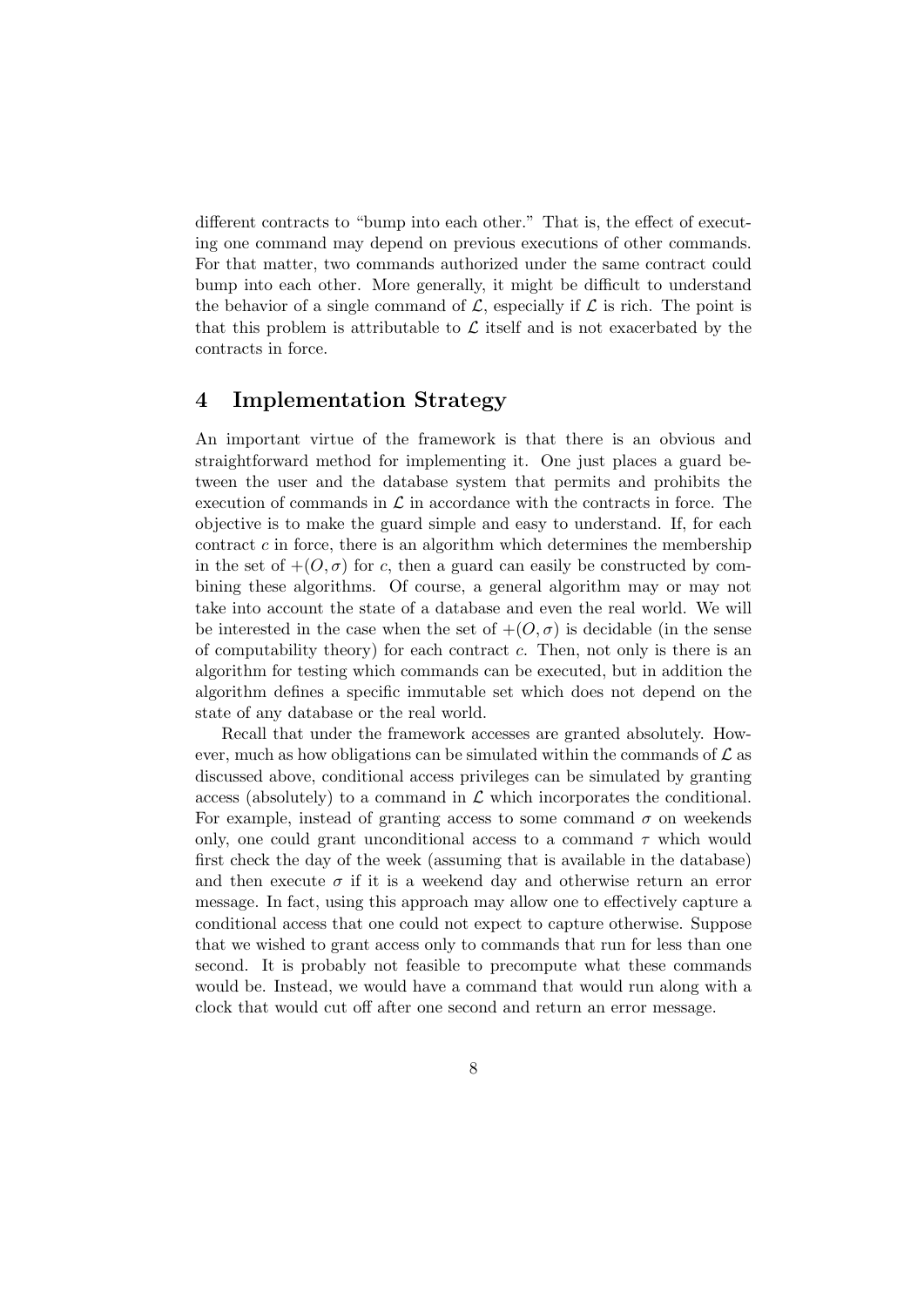There is a possible confusion which we wish to avoid. The language  $\mathcal L$  should be thought of as fixed. When one organization requests access to some (simple) command and another organization only grants access to some related (complicated) command which might involve extra tests, etc., this does not mean that  $\mathcal L$  has changed. Both the requested and granted commands are commands in  $\mathcal{L}$ . We are not suggesting that  $\mathcal{L}$  be modified to accommodate such fine points, but rather that  $\mathcal L$  is expressive enough in the first place to capture these fine points as they arise.

## 5 Examples

We pause to give examples of how the framework could be used to create some small, but interesting contracts.

#### 5.1 Hospital/Research Example

A hospital is willing to give access to its records to some research organization which is allowed to use this data for scientific purposes only. Together the parties write a contract to this effect, which we call c.

Suppose there is a table called Hospital patient records in the hospital's database  $D_{\text{hos}}$ . The research organization is permitted by c to make a copy of the table Hospital patient records in  $d_{res,c}$  using a Select create command. Let us call this table Research patient records. There are two reasons for this choice. First, the research organization wishes to freeze a particular state of Hospital patient records, while the original copy in  $D_{\text{hos}}$ is "live" and will be constantly evolving. Second, the research organization should not be given full access to this table, and in particular, should not be allowed to extract anything "personal" concerning it. Finally, c permits the research organization to execute certain "statistical" type commands of  $\mathcal L$  on Research patient records.

To expand upon this example, let us suppose that the research organization has similar contracts with many other hospitals. These contracts allow the insertion of the results of statistical commands into a table in  $D_{\text{res}}$ . The contents of this table are not considered to be of a confidential nature by the respective hospitals, and so the research organization is given full control of this table. Notice that by the principles of the framework the research organization does not have permission to execute any command that simultaneously involves more than one of the corresponding  $d_{res,c}$ .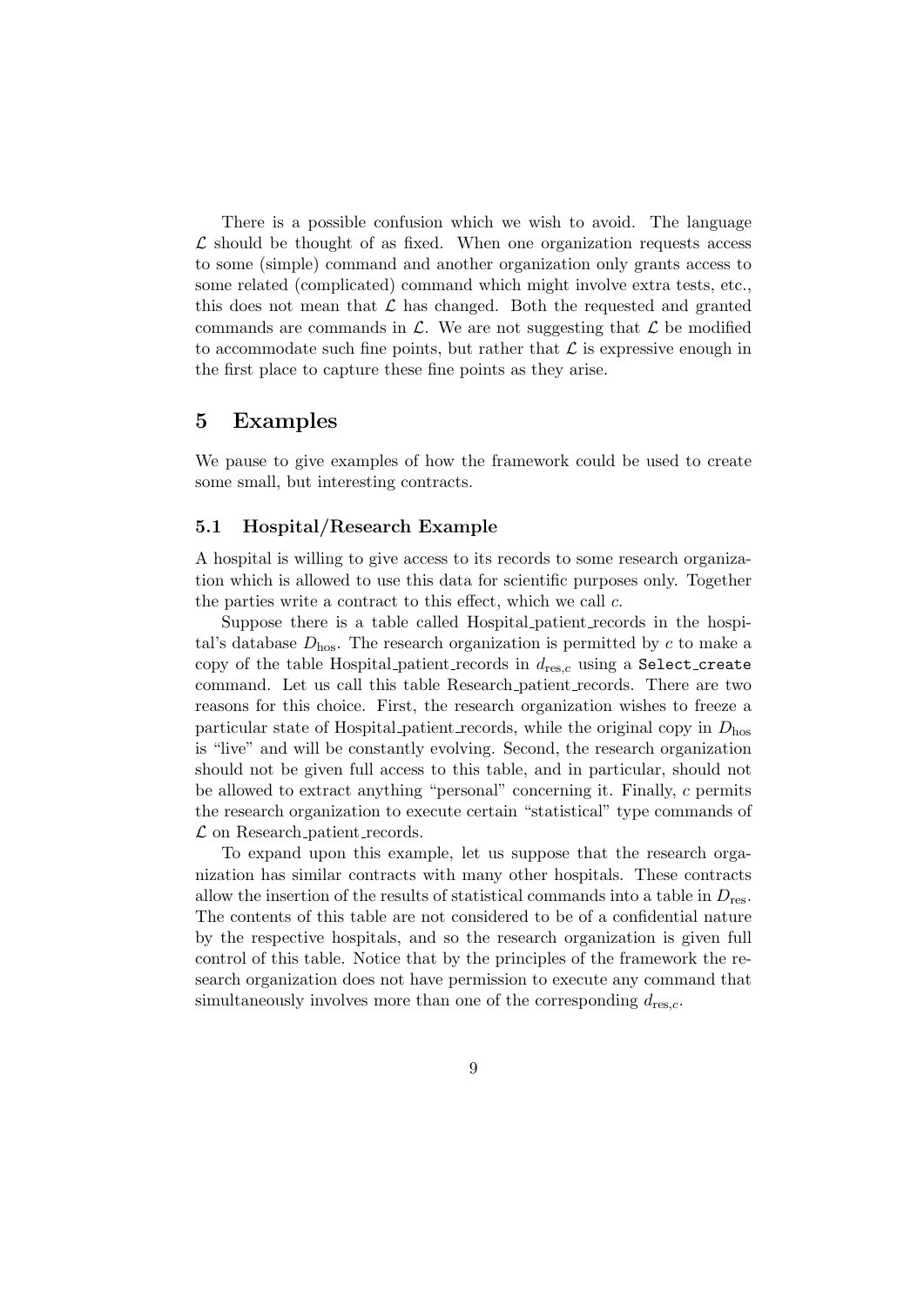Here is a variation on this example. In this version the research organization is permitted to use a Select own command to create a table in  $D_{\text{res}}$ over which it has thus complete control. Forming this table involves having access to Hospital patient records which presumably includes an attribute for the name of the patient. The created table, however, does not include this attribute but only the social security number, which is also presumably included in Hospital patient records. This table is deemed sufficiently anonymous to require no further protection, but it contains enough information to identify patients across hospitals. (We are tacitly assuming that there is no facility for obtaining a person's name from his social security number and that it is infeasible to infer a person's name from his social security number or other data in his hospital record.)

#### 5.2 Airline/Travel Agent Example

FBN Airlines maintains a database that includes two tables. The first, FBN flight info, contains entries for each flight number and date, giving, among other information, the number of seats available at each price. The second, FBN reservations, has a listing for each flight reservation, giving the flight number, date, name of the traveler, price, etc. In particular, there is a column in this table for the booker of the reservation. For security reasons, that column takes values which are, in effect, passwords known only within the booking agency that did the booking.

FBN Airlines enters into the following contract with each independent travel agency with which it does business. In these contracts, FBN is the exporter and the individual travel agents are importers. A travel agent may execute commands of  $\mathcal L$  to read any of the information in the first table, with the exception of those entries concerning spaces held for free flights for frequent flier participants, which may only be accessed by FBN personnel.

A travel agent may insert a reservation in the second table, corresponding to any of the available seats he can see in the first table. He may copy such a reservation back into his own main local database so that he has easier access to it and can use it for his own records. He may also modify or delete a reservation in the second table so long as he is the original booking agent. It is not feasible to misuse the booking agent column since we are assuming that these values are closely held within the particular agencies, and because only certain values will be accepted under that attribute.

Naturally, some sort of transaction discipline is required to keep the two tables properly coordinated. However, this is handled as usual and is not a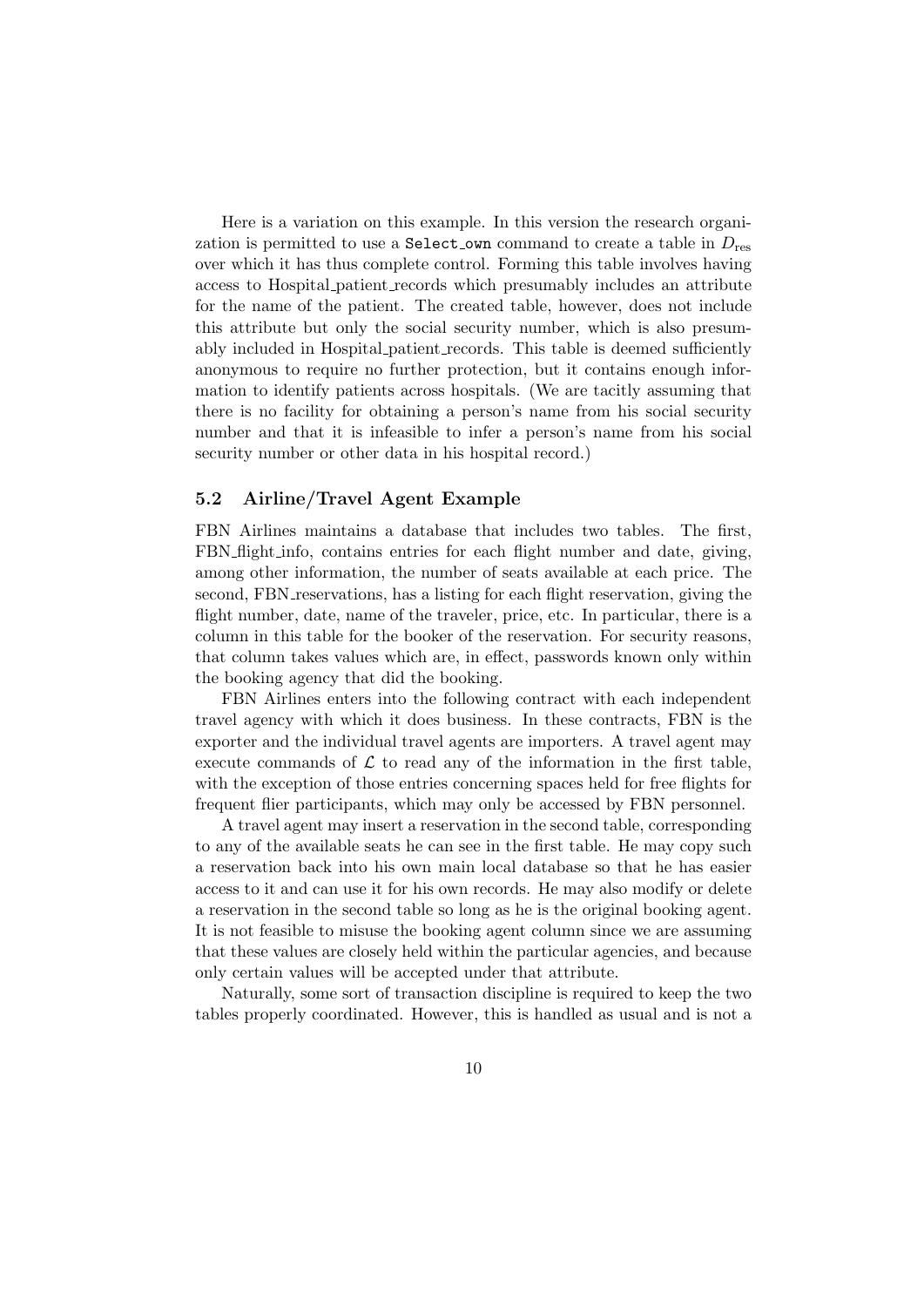concern of the contract. Notice that there is no need for  $d_{i,c}$  databases.

#### 5.3 Juvenile Record Example

There are two organizations: the Drug Enforcement Agency (DEA) and the Attorney General (AG). From the point of view of this contract (called c), DEA is the importer and AG is the exporter. Among the tables in  $D_{\text{AG}}$  there are AG case recs (with attributes case  $\#$ , person id, person type, active status, and investigator id) and AG persons (with attributes person id, name, phone  $\#$ , address, birth year, birth month, birth date, and juvenile status). DEA is allowed to execute a command that will transfer the data from AG case recs into a new table DEA case recs (with attributes case  $\#$ , person id, person type, active status, and investigator id) in  $d_{DEA.c.}$ However, the investigator id column will initially be left null and the DEA will not have access to this column in AG case recs. It is intended that the DEA will insert its own investigators' IDs in this column. The DEA is also allowed to execute a command that will transfer all the data from AG persons into a new table DEA persons in  $d_{DEAC}$ .

According to certain regulations, when juvenile offenders reach the age of 18, their case records are to be deleted if they have no current open criminal case. The AG is required by law to seal the records of such individuals. Following our parsimony principle, exactly how the AG makes this determination is not essential to the contract. The only concern relevant to the contract is that certain deletions take place on the required records in  $d_{DEA,c}$ . This can be implemented in a number of different ways. For example, AG could be granted access to the necessary delete commands. AG might perform such deletions manually or, perhaps, install a trigger in  $D_{\text{AG}}$ that would perform the deletions when required. Even more autonomously, one could imagine that each time DEA transfers a record the same command installs a trigger in the DEA database to monitor these deletions. Just what method would actually be followed would be specified in the contract.

#### 5.4 Producer-Consumer

This is a little example without a story to make a small point that might otherwise go unnoticed. A contract c is written between an importer  $O_i$  and an exporter  $O_e$ . Under this contract  $O_e$  gets full access to  $d_{i,c}$  including write privileges.  $O_i$  has certain access privileges to  $d_{i,c}$  but no access privileges to  $D_e$  directly. Thus the data is "pumped" by the exporter to the importer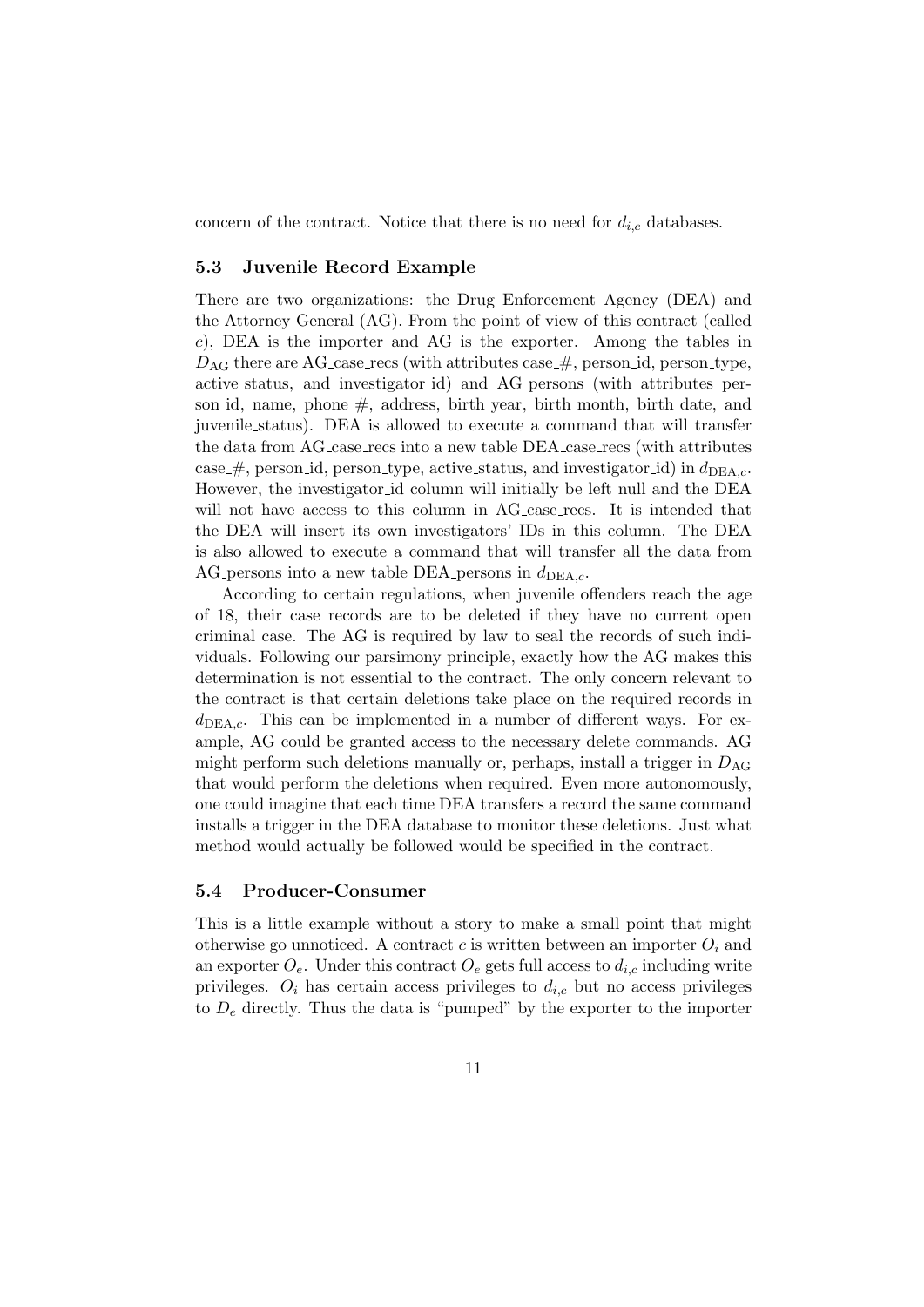rather than "sucked" from the exporter by the importer. The database  $d_{i,c}$ plays the role of a shared buffer between  $D_e$  and  $D_i$ .

## 6 The Full Framework: Relinquishing Rights

Under the Basic Framework presented above, an organization  $O_k$  maintains the right to execute any command  $\sigma \in \mathcal{L}$  such that  $\text{supp}(\sigma) = \{D_k\}.$  In addition,  $O_k$  may be granted the privilege to execute some commands with other support. In the real world, the value of certain information is directly related to the fact that the information is not widely known. Quite often the potential danger of promulgating this kind of information only becomes significant when that information can be combined with some other information. As a result, an organization  $O_i$  may wish to control the access of another organization  $O_i$  to information that  $O_i$  does not control. For such purposes, we offer a primitive statement

$$
-(O,\sigma)
$$

which says an organization O may not execute the command  $\sigma$ . We call these negative access statements. We now present the Full Framework.

A contract in the Full Framework may contain both positive and negative access statements. The positive access statements are used in the same way as in the Basic Framework. The negative statements are used to revoke an access right either voluntarily by the recipient or by any of the holders of resources on which the command depends. More precisely, a negative access statement  $-(O_k, \sigma)$  may only be used in a contract c in the following three ways:

- (1)  $O_k$  is a party to c and supp $(\sigma) = \{D_k\}$ . In this case,  $O_k$  relinquishes its intrinsic right to execute  $\sigma$ .
- (2)  $O_k$  is a party to c and supp $(\sigma) \neq \{D_k\}$ . In this case,  $O_k$  relinquishes its right to execute  $\sigma$ , even if it should be granted this right. It is not required that each organization with a database in  $supp(\sigma)$  be a party to c.
- (3)  $O_j$  is a party to c and  $D_j \in \text{supp}(\sigma)$  or  $d_{j,c'} \in \text{supp}(\sigma)$  for some contract c'. In this case,  $O_k$  need not be a party to c and  $O_j$  agrees not to grant  $O_k$  the right to execute  $\sigma$ . It is not required that each other organization with a database in  $supp(\sigma)$  be a party to c.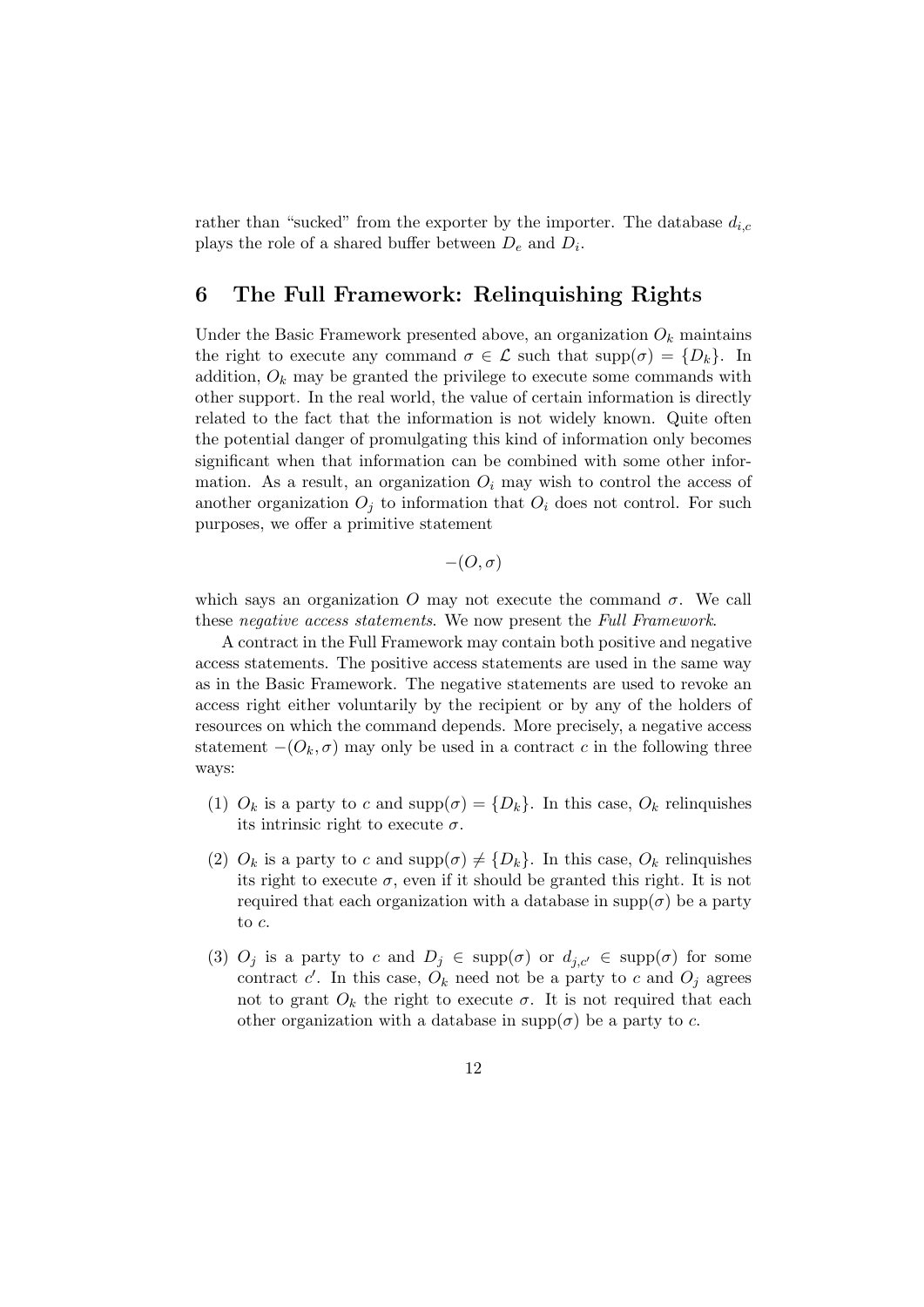Observe that, though we have separated cases (1) and (2), they are similar. Notice that negative access statements  $-(O_k, \sigma)$  may appear in a contract c only if either  $O_k$  is a party to c or, for some party  $O_i$  to c,  $D_j \in \text{supp}(\sigma)$  or  $d_{j,c'} \in \text{supp}(\sigma)$  for some contract c'. Also, in cases (2) and (3), there may be organizations  $O_i$  with  $D_i \in \text{supp}(\sigma)$  that are not a party to c. This is in contrast to the awarding of access rights which requires the consent of all interested parties.

#### 6.1 Monogamy

Two organizations  $O_m$  and  $O_f$  decide to canonize their exclusivity in sharing information. They enter into a pact consisting of two contracts  $c_m$  and  $c_f$ .  $O_m$  is the importer and  $O_f$  is the exporter in  $c_m$ . In  $c_m$ ,  $O_m$  is granted full access rights to  $D_f$ . In addition,  $O_m$  renounces its right to award any access rights to  $D_m$  to any organization other than  $O_f$ . That is,  $O_m$  agrees not to be an exporter in any other contract. There is no need for  $d_{m,c}$  in this contract. The contract  $c_f$  is completely analogous to  $c_m$  with m and f interchanged. We will discuss how these contracts might be formalized later.

We could also imagine a more stringent form of monogamy in which  $O_m$ also agrees not to be an importer in any other contract, and  $O_f$  does the same.

## 7 More about Conflicts and Impingements

While the Full Framework is still not subject to conflicts (since there are still no obligations), it is clearly subject to impingements (as defined in §3). Let us suppose that a web of contracts already exists and some members of the federation are in the process of negotiating a new contract. They have arrived at a putative contract. They would like to be able to accomplish the following:

Detection. Determine if the putative contract creates any impingements with any of the existing contracts.

Identification. If so, identify the causes of the impingements.

Privacy. Do this with a minimal amount of sharing of contractual information.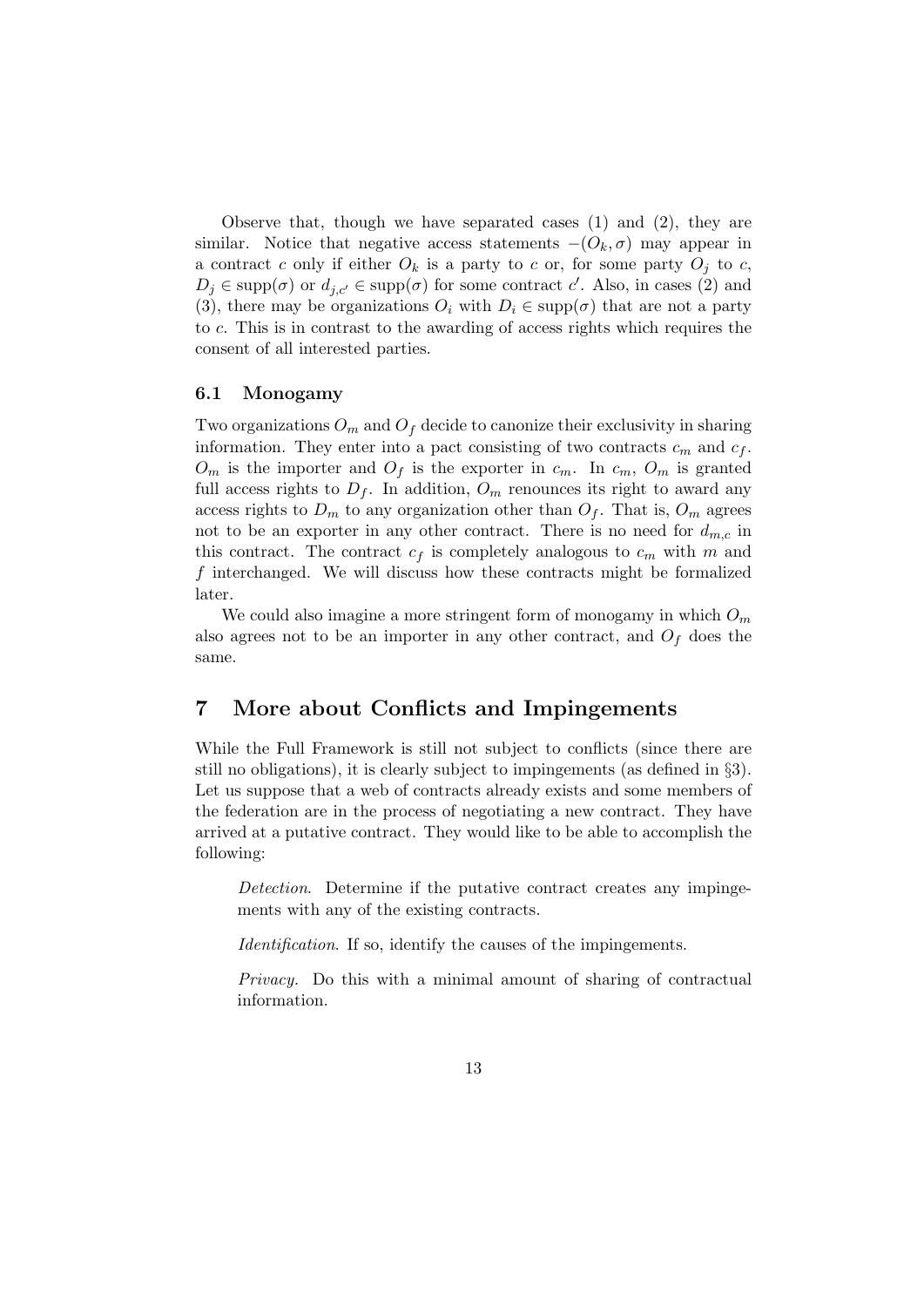Recall that we are always operating under the following defaults:

- Access by  $O_k$  to a command  $\sigma$  where  $supp(\sigma) = D_k$  is assumed, and can only be relinquished explicitly by a contract to which  $O_k$  is a party.
- Access to any  $d_{k,c}$  is limited to the parties to c and only as explicitly granted by c.
- Access by  $O_k$  to a command  $\sigma$  can only be relinquished contractually by  $O_k$  or by some  $O_j$  where  $D_j \in \text{supp}(\sigma)$ , or  $d_{j,c} \in \text{supp}(\sigma)$  for some contract c.

Let c be a contract between an importer  $O_i$  and some set of exporters. Related to the notion of impingement are two weaker types of impingement that involve only a single contract. (A bona fide impingement requires two distinct contracts.) The first occurs when  $c$  contains a statement of the form  $-(O_k, \sigma)$  where supp $(\sigma) = \{D_k\}$ . The second occurs when c contains statements  $+(O_i, \sigma)$  and  $-(O_i, \sigma)$ . While these interactions do not represent contract violations, they might occur inadvertently as a result of a misunderstanding of a contract specification, and so should be checked for carefully.

Genuine impingements that result from  $c$  can occur only if one of the following four cases holds:

- (1) c grants  $+(O_i, \sigma)$ .
	- (a) For some other contract  $c'$  to which  $O_i$  is a party,  $c'$  stipulates  $-(O_i, \sigma)$ . ( $O_i$  can detect this impingement by looking at the contracts to which it is a party.<sup>3</sup>)
	- (b) There is some other contract  $c'$  and some organization  $O_k$  with  $k \neq i$  such that c' stipulates  $-(O_i, \sigma)$ ,  $O_k$  is a party to c', and  $D_k \in \text{supp}(\sigma)$  or  $d_{k,c''} \in \text{supp}(\sigma)$  for some contract  $c''$ . Notice that  $O_k$  must also be a party to c and that, if  $d_{k,c''} \in \text{supp}(\sigma)$ ,  $c'' = c$ . (O<sub>k</sub> can detect this impingement by looking at the contracts to which it is a party.)

(2) c stipulates  $-(O_i, \sigma)$ .

<sup>&</sup>lt;sup>3</sup>We are tacitly assuming here that there is a feasible algorithm that, given a contract  $c' \neq c$ , will decide whether c' stipulates  $-(O_i, \sigma)$ .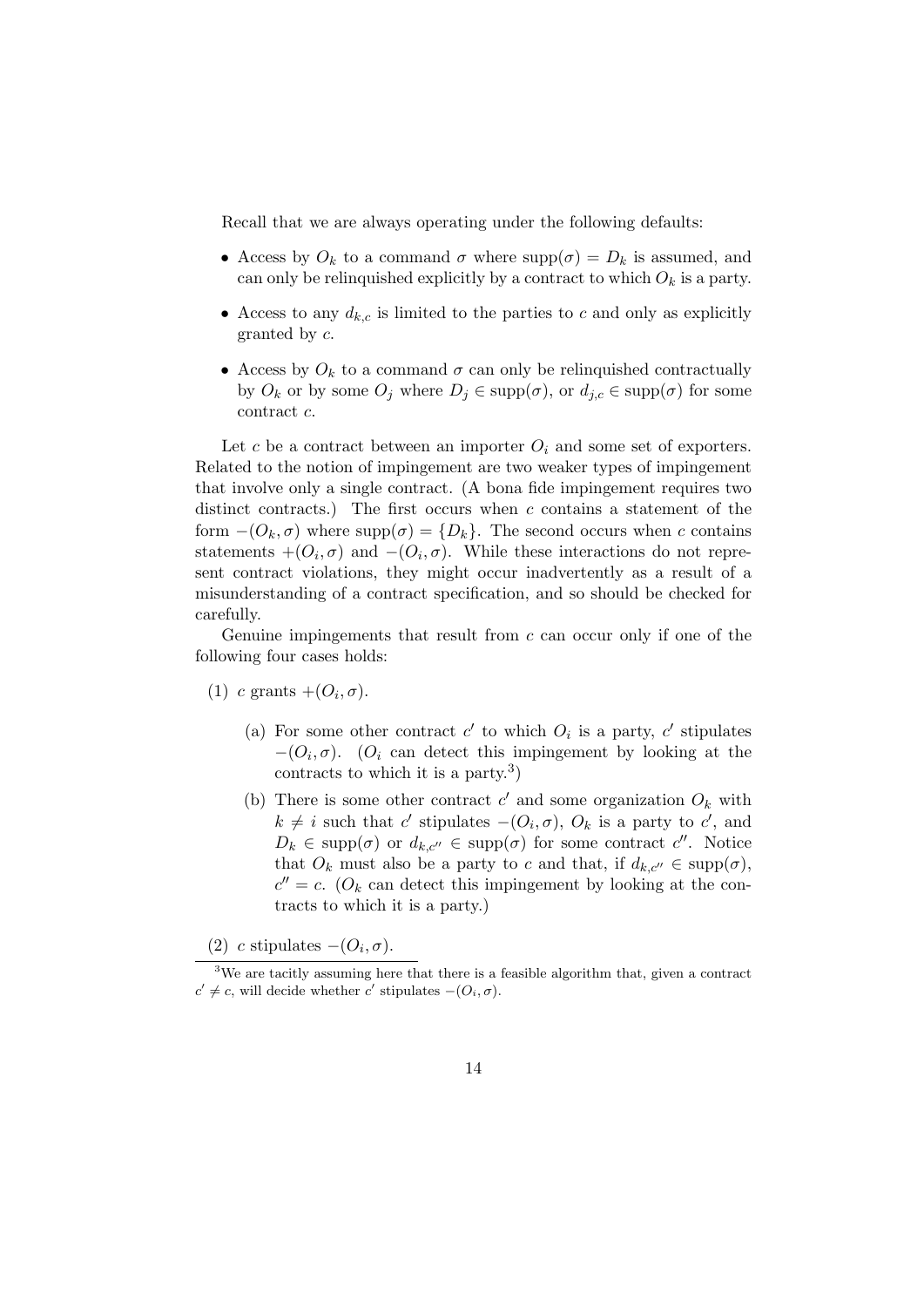- (a)  $O_i$  is a party to c and, for some other contract  $c'$ ,  $c'$  grants  $+(O_i, \sigma)$ . Notice that  $O_i$  must also be a party to c'. ( $O_i$  can detect this impingement by looking at the contracts to which it is a party.)
- (b) There is some other contract  $c'$  and some organization  $O_k$  with  $k \neq i$  such that  $c'$  grants  $+(O_i, \sigma)$ ,  $O_k$  is a party to  $c$ , and  $D_k \in$  $\text{supp}(\sigma)$  or  $d_{k,c''} \in \text{supp}(\sigma)$  for some contract  $c''$ . Notice that  $O_k$ must also be a party to c' and that, if  $d_{k,c''} \in \text{supp}(\sigma)$ ,  $c'' = c'$ .  $(O_k \text{ can detect this impingement by looking at the contracts to }$ which it is a party.)

Observe that we seem to have achieved the privacy goal already. Specifically, all impingements can be revealed by each organization examining those contracts to which it is a party. In particular, when a new contract is being contemplated, any resulting impingements can be detected in this way by the parties to that contract. We call this the Localization Property.

Before proceeding to the detection and identification goals, we introduce some convenient notation. Given a contract c, we define two sets  $S_c^+$  and  $S_c^-$  as follows:

$$
\mathcal{S}_c^+ = \{ (O, \sigma) : +(O, \sigma) \text{ is stipulated by c} \}.
$$
  

$$
\mathcal{S}_c^- = \{ (O, \sigma) : -(O, \sigma) \text{ is stipulated by c} \}.
$$

Also, let  $\mathcal{I}_{c_1,c_2} = \mathcal{S}_{c_1}^+ \cap \mathcal{S}_{c_2}^-$ . Typically, these sets will be infinite and specified intentionally. How they will be specified is the concern of the contract language, which we discuss in §9 below.

As we have observed above, an impingement occurs when  $S_{c_1}^+\cap S_{c_2}^-\neq\emptyset$ for two distinct contracts  $c_1$  and  $c_2$ . (If  $c_1 = c_2$  we are considering the weaker types of impingement mentioned above.) Thus, determining whether or not an impingement occurs is equivalent to determining if  $S_{c_1}^+ \cap S_{c_2}^- = \emptyset$  for all distinct contracts  $c_1$  and  $c_2$ .

To understand the rest of this section requires some familiarity with computability and automata theory (as, e.g., presented in [1]). Notice first that, if we require that each  $S_c^+$  and  $S_c^ \overline{c}$  is decidable, then each intersection  $\mathcal{I}_{c_1,c_2}$  will also be decidable. (This only means that there is some algorithm which, given a pair  $(O, \sigma)$ , will determine whether or not it is a member of  $\mathcal{I}_{c_1,c_2}$ . However, the question of whether or not an intersection  $\mathcal{I}_{c_1,c_2}$  is empty is, in general, undecidable.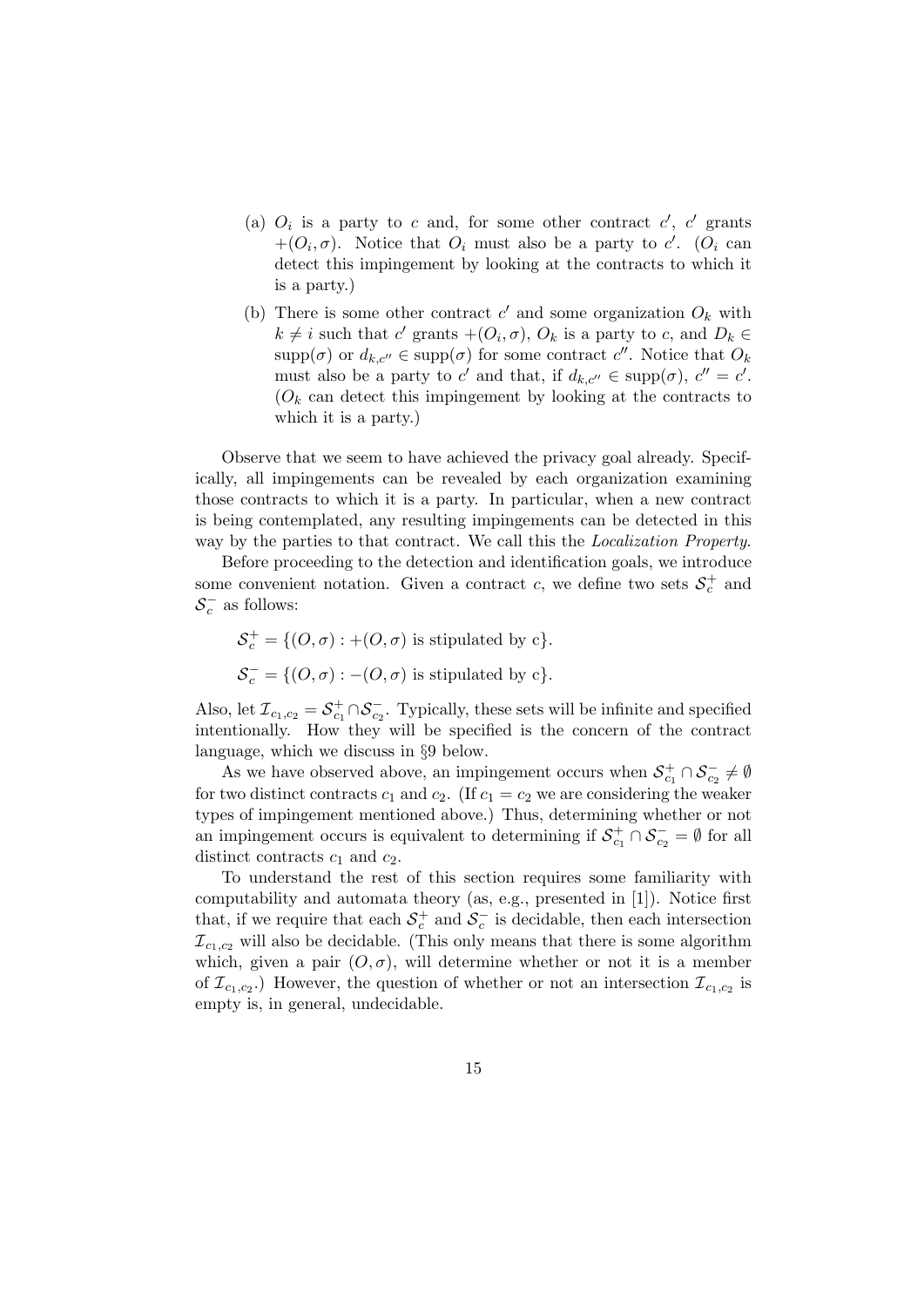Let us suppose instead that  $\mathcal{I} = \mathcal{I}_{c_1,c_2}$  is specified as a context-free language (in the sense of Chomsky). It is well known that determining whether or not such an  $\mathcal I$  is empty is decidable [1, Theorem 6.6]. Thus, the assumption that  $\mathcal I$  is always context-free would satisfy the detection goal. Moreover, it would satisfy the identification goal as well, since we would have a context-free representation, i.e., a BNF, for  $\mathcal I$  which would allow us to visualize the members of  $\mathcal{I}$ .

We seem to have uncovered a satisfactory condition on  $\mathcal{I}$ . In order to achieve our objective we must translate this condition back to conditions on  $S_{c_1}^+$  and  $S_{c_2}^ \overline{c}_2^{\text{-}}$ . The most obvious approach, requiring all  $\mathcal{S}_c^+$  and  $\mathcal{S}_c^ \frac{c}{c}$  to be context free, is not adequate since the intersection of two context free languages is not context free in general [1, Theorem 6.4]. However, the intersection of a context-free language  $L_1$  with a regular language  $L_2$  is context free, and there is a simple algorithm for constructing a context-free specification from the given specifications for  $L_1$  and  $L_2$  [1, Theorem 6.5].

Since we must consider all intersections, we must require that all the  $\mathcal{S}_c^+$ are context free and all the  $S_{c}^ _{c_2}^-$  are regular, or vice versa. We have not given serious consideration to which option is preferable.

#### 8 Warranties

So far all of our contracts have traded only in access rights to commands of  $\mathcal{L}$ . Little has been said about the semantic significance of those commands. If an importer were paying an exporter for certain access rights, it would be only natural for the importer to want some sort of guarantee that when he executed a command the results of doing so would be what he expected. As a simple example, if an importer who had subscribed to some stock trading database were to execute a command like

#### price(IntPap, current)

it would get the current price of a single share of International Paper stock (whatever "current" is determined to mean). More generally, we now consider contracts in which the exporter provides a warranty concerning the semantic significance, relative to the external world, of executing various commands against its database. There are two aspects of semantics that we have in mind, though the distinction between them is not always completely clear. The first involves the semantics of  $\mathcal L$  in the sense of programming language semantics. The second involves the meaning of the data in particular databases in the sense of its significance in the external world. It is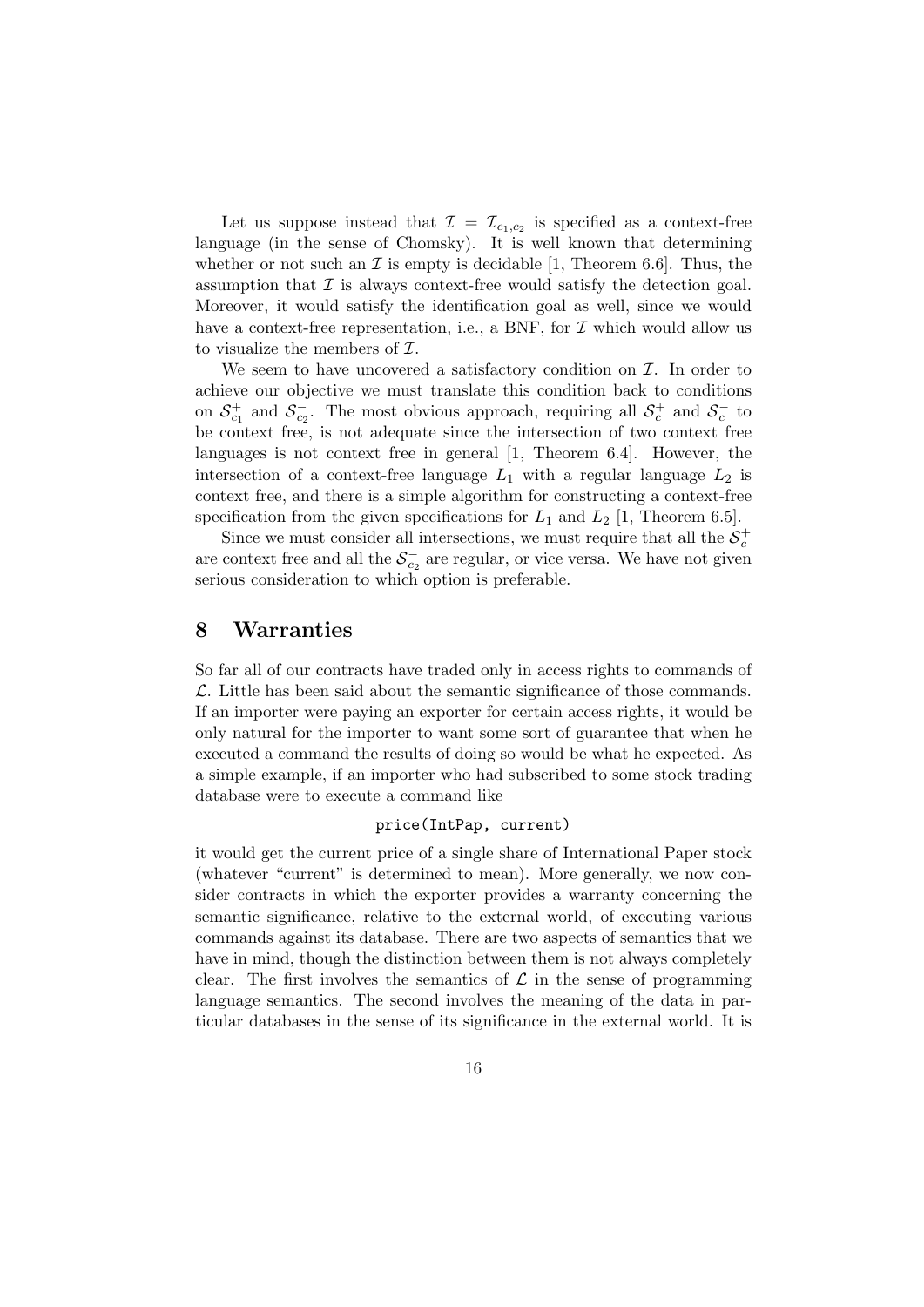this second aspect that we intend to consider here. We imagine the first as being the subject of the "standards committee" of the federation and not to be considered on a contract-by-contract basis.

#### 8.1 Library Example

An organization  $O$  has a contract with a library  $L$  for library services. These include certain remote accesses to the library's database  $D<sub>L</sub>$ . O can check the holdings (what L owns) and availability (what currently is in the library) of particular items in L. L guarantees that the commands intended for these purposes actually provide the correct information. Specifically, L might agree to update its table of holdings on a daily basis and agree to update the availability attribute of an item before allowing it to leave the library. In addition, members of O may reserve items through  $D<sub>L</sub>$ , provided of course that they are available. In particular, if the library accepts such a reservation through  $D_L$ , it guarantees that the item will not be checked out by anyone else until the reservation expires and that the item was part of its holdings. (O might want L to guarantee that the item is actually in the library and can be found, but this is more difficult to guarantee.)

#### 8.2 Conflicts

In order for L to make good on its guarantees, it will have to update  $D<sub>L</sub>$  in a timely manner so that it faithfully reflects the current contents of the library. In addition, it will need to employ some kind of transaction discipline, especially if access is to be allowed to more than one user at a time. It may be that L does not do this correctly, and this would result in a violation of the contract. However, there is no question of a conflict of contracts here since there is only one contract after all. One can, however, find contract conflict situations of a very simple kind. Suppose that an exporter gives access to the same command on its database to two different importers. Suppose also that the exporter guarantees that this command means "X" to one importer and guarantees that it means "Y" to the other importer. If these meanings are incompatible, then there is a sense that these two contracts are in conflict. However, we do not regard this as a conflict in the same sense as we have been discussing above. There is no question of resolving conflicting goals at execution time. The command has been implemented in a certain way, and thus the command must violate either one or both of the contracts.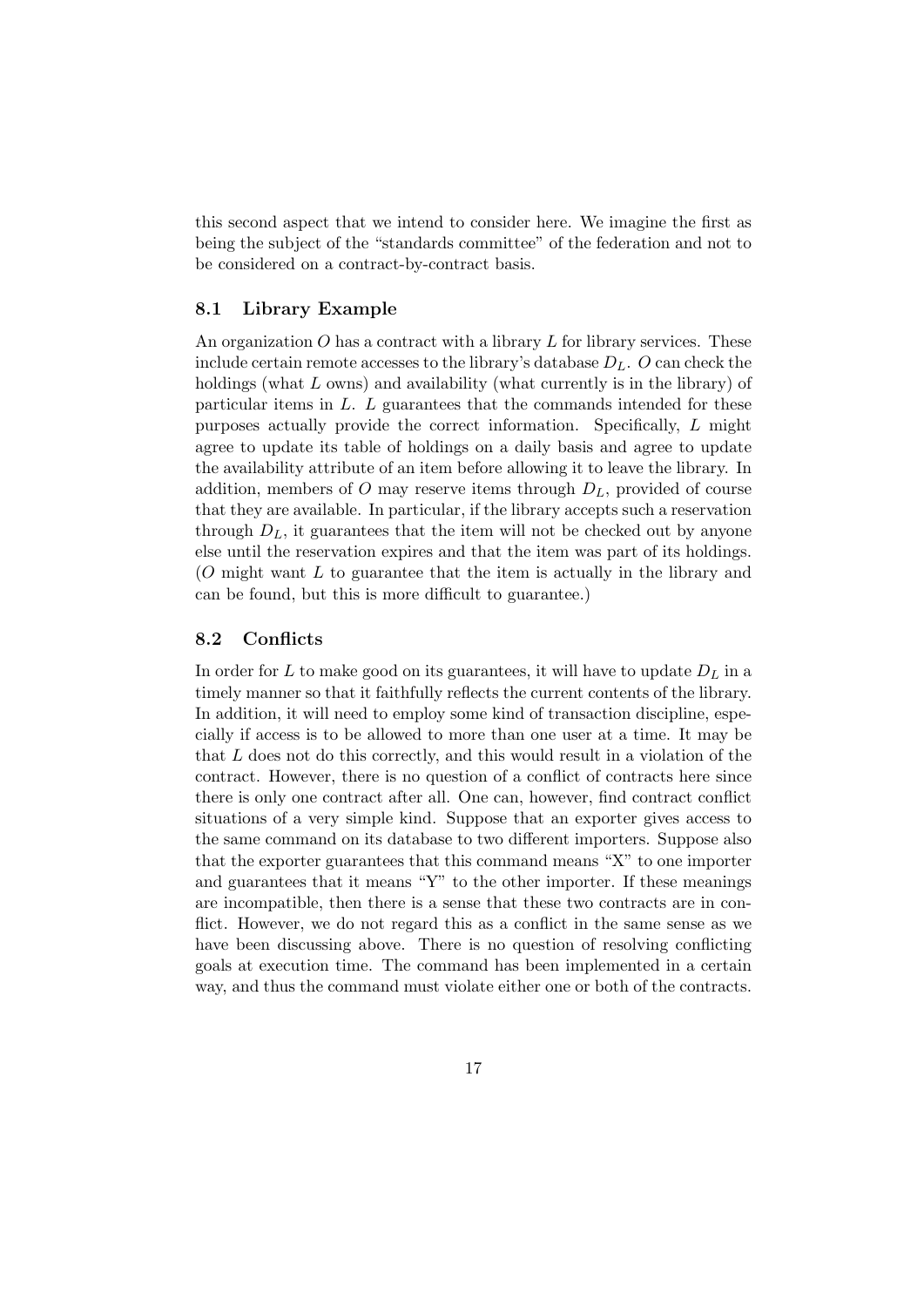#### 8.3 Comparison

In the actual world of federated database systems, warranties of this kind could be very important. However, the concerns they introduce are very different from those presented by the Basic or Full Frameworks, which are themselves quite similar. In negotiating a contract c under the Basic or Full Framework, the parties naturally take into account semantics in both of the aspects we have mentioned above. But the actual contract c itself should be thought of as specifying only syntactic constraints. For that reason we have available the relatively simple implementation strategy presented in §4. Conversely, because this strategy is available, it is important to have these contracts "computer readable" in some sense so that we can actually take advantage of the implementation strategy. In the case of warranties, it is the semantic constraints themselves that would appear in the warranty. We have no general strategy for enforcing such constraints, which should not be surprising given the difficulty of handling semantic constraints in an single unfederated database system. Therefore, there is less need to capture such warranties in computer-readable form, at least at present.

We imagine a full federated database contract consisting of two parts. The first part would correspond to a contract in the Full Framework and could be thought of as an input to the guard of the implementation strategy. The second part, which would correspond to the warranty and which might be expressed less formally, would serve as a guide to implementors and offer legal protection to the parties of the contract.

## 9 Remarks on the Languages

Underlying everything we have discussed above is a database query language  $\mathcal{L}$ . Remember that  $\mathcal{L}$  serves as a parameter in the framework, and changes to  $\mathcal L$  should not necessitate changes to the framework.

There is a second language  $\mathcal{L}_{c}$  about which we have said much less. This is the language specifically designed for writing contracts. For the most part this language will be used for describing sets of positive and negative access statements. A typical statement of  $\mathcal{L}_{c}$  might express that the exporter will not grant access rights to any command of  $\mathcal L$  involving the table "cabal" to any organization that is not on a certain list. If warranties are also to be used with the framework,  $\mathcal{L}_{c}$  will need statements to express them, but these statements are likely to be quite different from the statements of  $\mathcal{L}_c$ associated with the Full Framework. As yet, we have not given much thought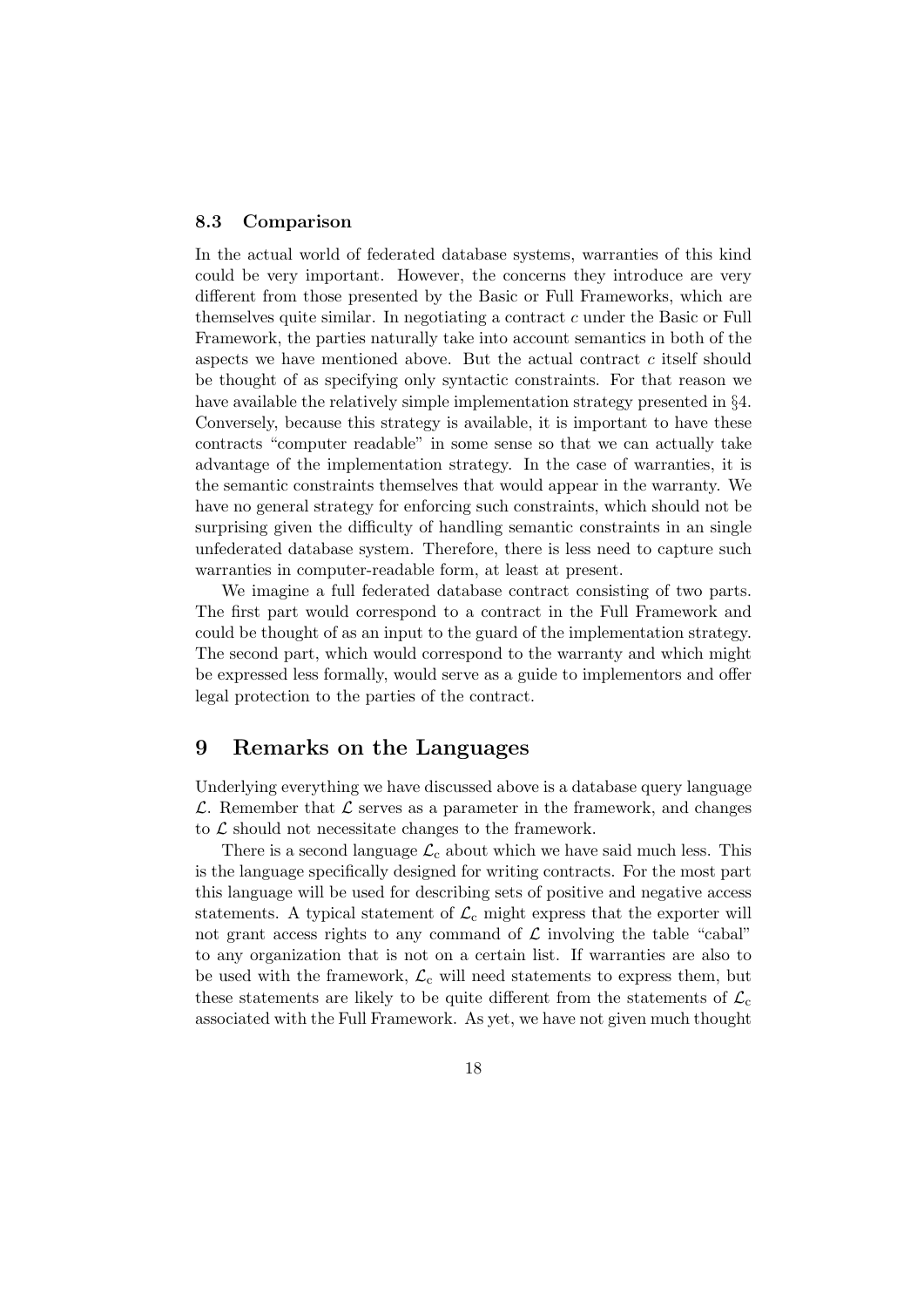to the construction of  $\mathcal{L}_{c}$ , but one would want to have such a language in order to make the writing of complex contracts practical. The main purpose of  $\mathcal{L}_c$  is to make it easy to capture useful subsets of  $\mathcal L$  commands and collections of organizations in the federation, and to facilitate the detection of conflicts between access statements.

In order to appreciate one of the issues that  $\mathcal{L}_{c}$  should address, we return to the monogamy example (see §6.1). Suppose we try to formalize the requirement that  $O_m$  is not allowed to be the exporter in any contract. One might try to formalize this by considering the set of all statements  $-(O_x, \sigma)$ where  $x \notin \{m, f\}$  and  $\sigma$  is any command. This would be a solution to the problem, albeit a long-winded one, provided the federation remained static. Suppose that, when new commands are added or new organizations join the federation, the monogamy agreement is intended to apply to these as well. Then the above will not be sufficient. The analogous problem with positive access statements might be encountered as  $D_m$  and  $D_f$  grow. What is needed here is some facility in  $\mathcal{L}_{c}$  for writing schemas in the logical sense (such as the schema for mathematical induction). These schemas would involve variables and constants that would range over entities such as organizations, commands, tables, command constructors etc. While the intention of the contract is fixed when it is written, the extensional meaning of the contract may change over time. Even if one did not choose to include such *dynamic* schemas in  $\mathcal{L}_{c}$ , one certainly would want as a minimum some notion of a *static* schema in  $\mathcal{L}_{c}$ . In fact, that is the point of  $\mathcal{L}_{c}$ .

There is a particular construct that might be included in  $\mathcal{L}_{c}$  to achieve some of the effect of schemas. It would assert that some organizations' positive accesses would be limited to a certain set of commands. This would allow us to express directly what would amount to a schema of negative access statements.

While our observations in §7 on detecting impingements will still apply to the interpretation of contracts at any fixed time, it is possible to construct contracts using dynamic schemas which do not impinge when they are written, but which would impinge were the federation to change appropriately. As a result one should be careful as to if and how dynamic schemas should be used.

For practical reasons one would also want still another language layer. Because of contract requirements, when a user wishes to execute some simple command, he may in fact have to execute a much more complicated command that surrounds the simple command with various tests and actions. It would probably be unrealistic and unnecessary to burden the average user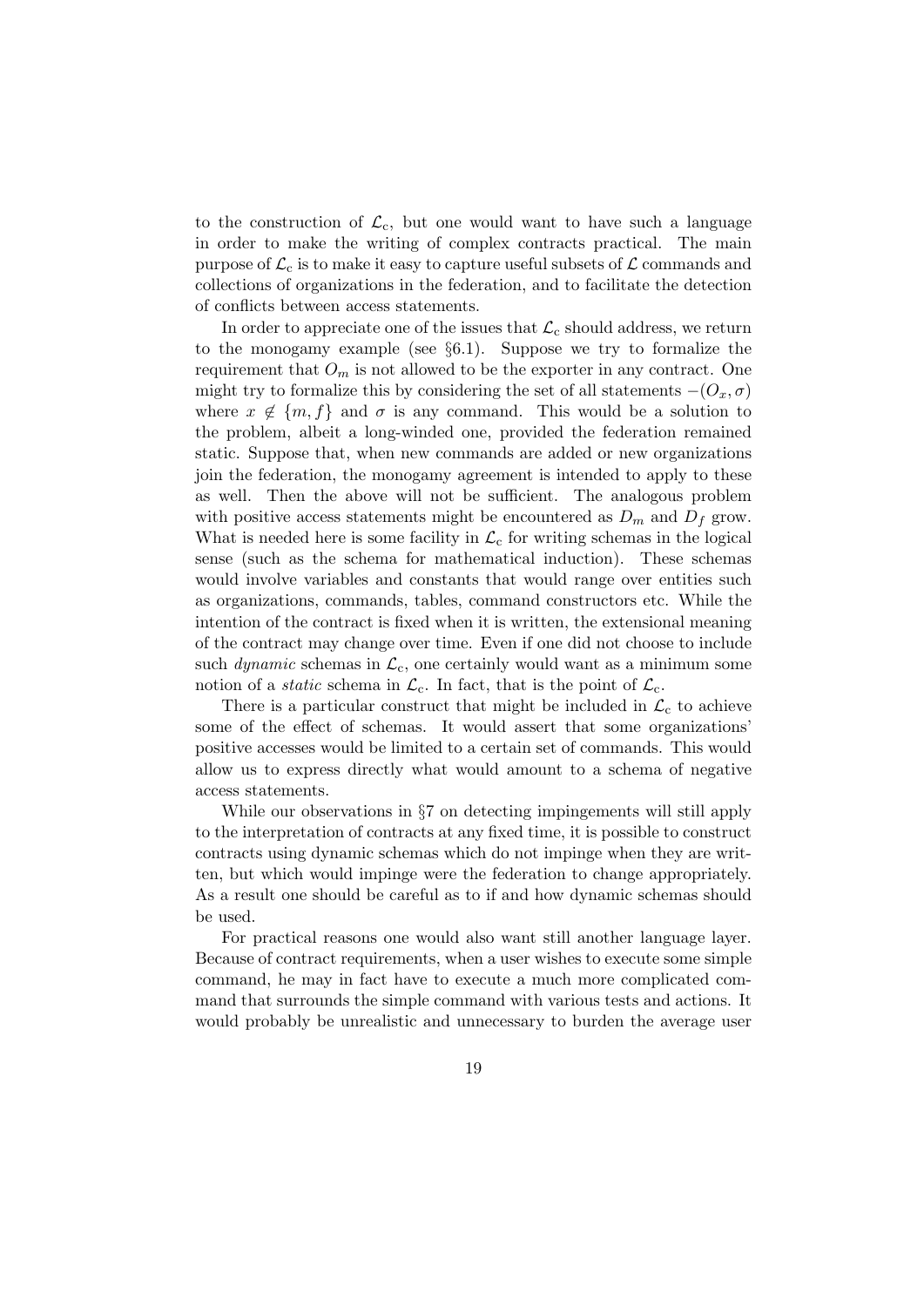of the database with all these details. One could instead create a language  $\mathcal{L}_i$  to act as an interface to the real database language  $\mathcal{L}$ .  $\mathcal{L}_i$  would provide convenient syntactic mechanisms for selecting commands. For example, in the case described above it would provide the average user with a command that looked like the simple command he had in mind, but which really invoked a more complicated command. As a result the user is spared some of the burden of conforming to the contracts. We imagine that the different members of the federation might have their own interface languages, which would be strongly determined by the contracts at hand.

## 10 Final Remarks

Some readers may find our framework a spartan one. For example, we do not have a certain class of active obligations, and so in particular, we do not need to be concerned with whether the carrying out of an obligation would be in violation of some other contract. Allowing restrictions and obligations to combine in an unstructured way leads to a very complicated semantics for contracts for which it is not clear how to create a convenient abstraction barrier. In order to get an idea of the sorts of issues that would need to be addressed, consider the following.

Suppose an action is taken that activates several different contracts and requires tests or actions from a number of them. In what order are these tests or actions to be scheduled? In what environments are the tests or actions scheduled later to be executed? In the current environment, or in the one in existence when the activity was first required? What if one action negates the condition for another action that was originally true? Of course, just dealing with the first test or action may itself instigate still other activities. Cascading problems are possible in which, rather than contradicting one another, contracts may interact to generate an infinite sequence of actions. All these problems would be compounded with the difficulty of dealing with distributed databases and concurrent users.

Suppose it were possible to develop a framework that settles all these issues, as well as many yet to be anticipated. Then, it would, in general, be necessary to be cognizant of these details in order to understand the real meaning of a contract. We feel that this would be an undesirable situation, reminiscent of the worst aspects of low-level Prolog programming. We consider it a very significant point that our framework is, in some sense, immune from this problem. Suppose, for the sake of argument, that  $\mathcal L$  was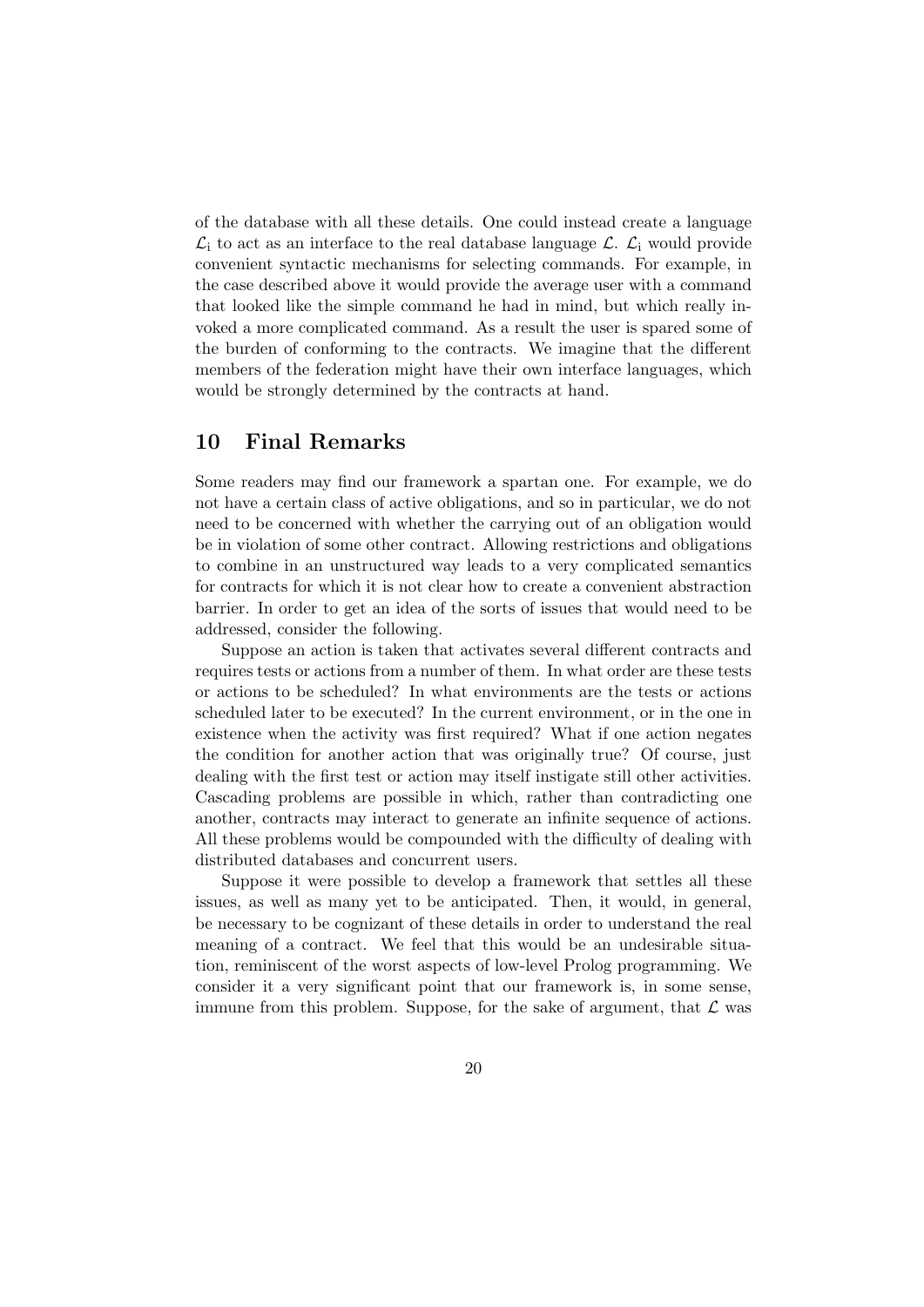either enhanced or replaced by another language  $\mathcal{L}'$ . Further suppose that  $\mathcal{L}'$  was improperly designed so that the meaning of certain expressions was either difficult or even impossible to determine in certain situations. Naturally, this incomprehensibility would be inherited by contracts written in our framework. However, it is not further compounded by our framework, and one certainly could not hope to do better than this. The approach we have taken provides an abstraction barrier between our framework and the underlying database language  $\mathcal{L}$ . The latter serves as a parameter in the framework, that we can freely change without modifying the framework. What the framework assumes about  $\mathcal L$  is minimal. Obviously, this is a desirable quality of the architecture.

Under our framework the effect of a command does not depend upon the contracts in force except to the extent that they control access to the command. In addition, one can understand the effect of a contract in isolation independently from any other contracts. With unconstrained combinations of actions and obligations, it is impossible to understand the effect of a single contract in isolation. Even more strikingly, in order to predict the effect of even a single database command, one would need to take into account all the contracts in force.

In the foreword we mentioned three criteria against which our framework should be measured. These may be described as, expressivity, implementability, and understandability. We feel that the framework we have presented above is at least satisfactory with respect to the second and third. More empirical evidence will be required to determine how well it does against the first.

## References

- [1] Hopcroft, J. E., and J. D. Ullman, 1979, Introduction to Automata Theory, Languages, and Computation, Addison-Wesley.
- [2] Sheth, A. P., and J. A. Larson, 1990, "Federated database systems for managing distributed, heterogeneous, and autonomous systems," ACM Computing Surveys, Vol. 22, pp. 183–236.